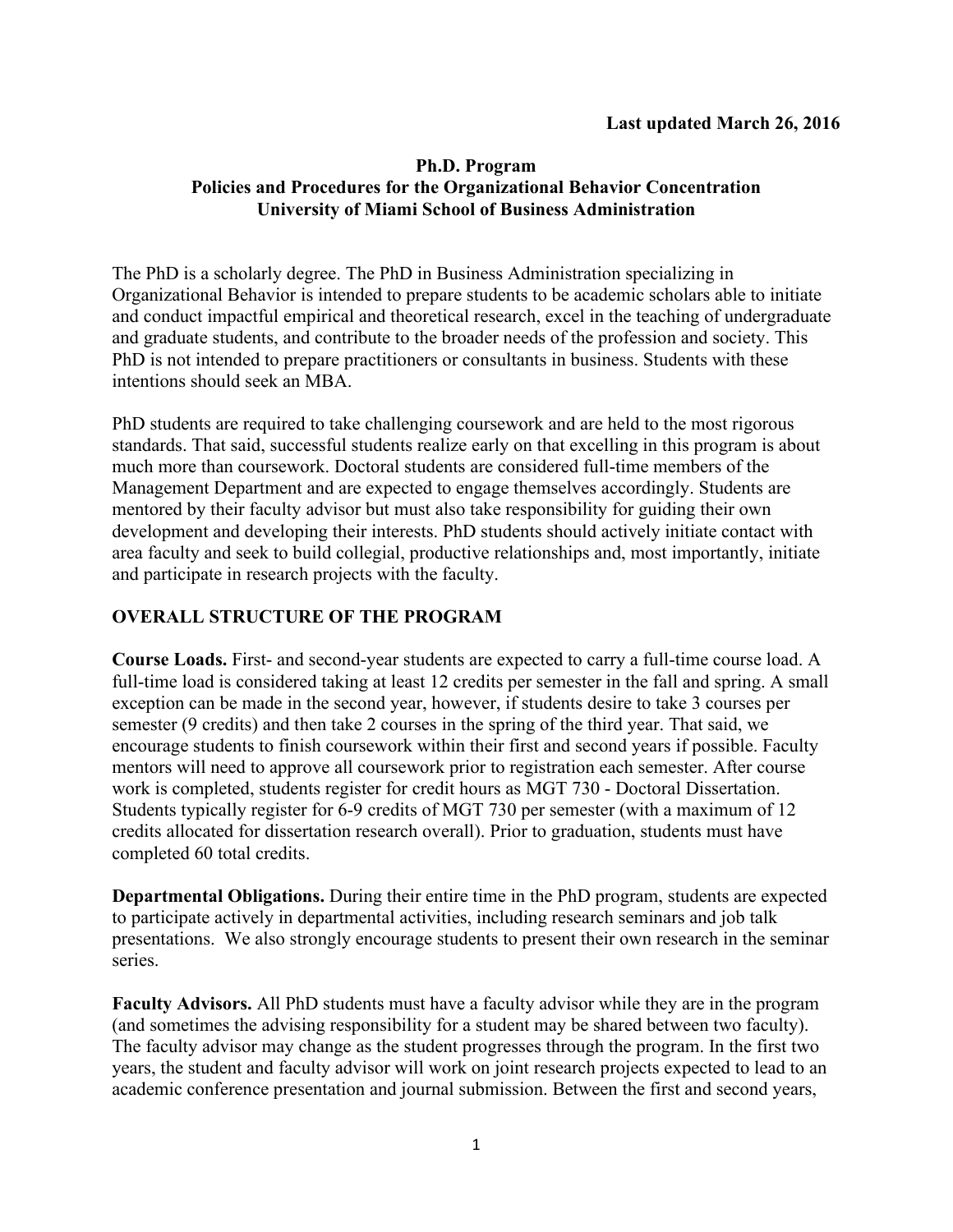the faculty advisor will oversee the student's first year examination. After the second year is completed, the faculty advisor will help the student prepare for and oversee the student's Qualifying Examination. Once the Qualifying Examination is passed, the faculty advisor will advise the student on the dissertation proposal and dissertation research. Throughout the program, the faculty advisor is responsible for offering the student explicit performance feedback at the end of the year. Additionally, a student's faculty advisor may change over the years, as appropriate, based on compatibility and interests of faculty and students (e.g., a student may change faculty advisors when beginning the dissertation process). Students may also work on research with faculty who are not their official advisor, but these endeavors should not distract from fulfilling program requirements or obligations to the faculty advisor.

**RA/TA Assistantship Responsibilities.** As a condition of the awarded fellowship, doctoral students are expected to assist faculty with research and teaching responsibilities throughout the four years of the fellowship. In the Organizational Behavior area students are expected to work for their faculty advisors for 15 hours per week on projects and tasks assigned by the advisor. These responsibilities may include research related work such as data collection, analysis, or entry, gathering library materials, designing online surveys, conducting interviews, and writing manuscripts. These responsibilities may also include teaching related work such as grading, grade management, blackboard management, researching lecture materials, and substitute teaching (if necessary due to faculty absence). However, faculty may NOT use doctoral student time for Executive Education seminars or outside consulting activities unrelated to research.

**Teaching Requirement.** Students within the Organizational Behavior area are required to teach two sections of MGT 304 (the undergraduate course in Organizational Behavior) over the course of their third or fourth years of the doctoral program. This teaching will be compensated (i.e., the student will receive money in addition to the fellowship). During the 2011-2012 school year, the compensation was \$3,500.00 per course for doctoral student teaching. No teaching assignments may be given to first- or second-year students since course responsibilities are only given to students who have successfully passed their Qualifying Exam.

**Summer Work.** Students are required to maintain residence in Miami for the summer. After completion of the first year, students will take the first year screening exam towards the beginning of the summer. After completion of the second year, students will need to finish their second year paper and begin preparing for the Qualifying Exam. In the beginning of August of each summer, the Academy of Management conference (a recommended conference for students) is held. In addition, students should particularly use their time in the summer to continue working on research projects with faculty. Certainly students can travel to visit their families during summer for a reasonable amount of time, but they should consult with their faculty advisor about summer travel prior to making plans. Exceptions to the summer residency requirement may be made in cases where students have unique opportunities to conduct work elsewhere which facilitates their research program (e.g., opportunities to collect data or visit and work at another university). However, again, such exceptions would require approval of the faculty advisor.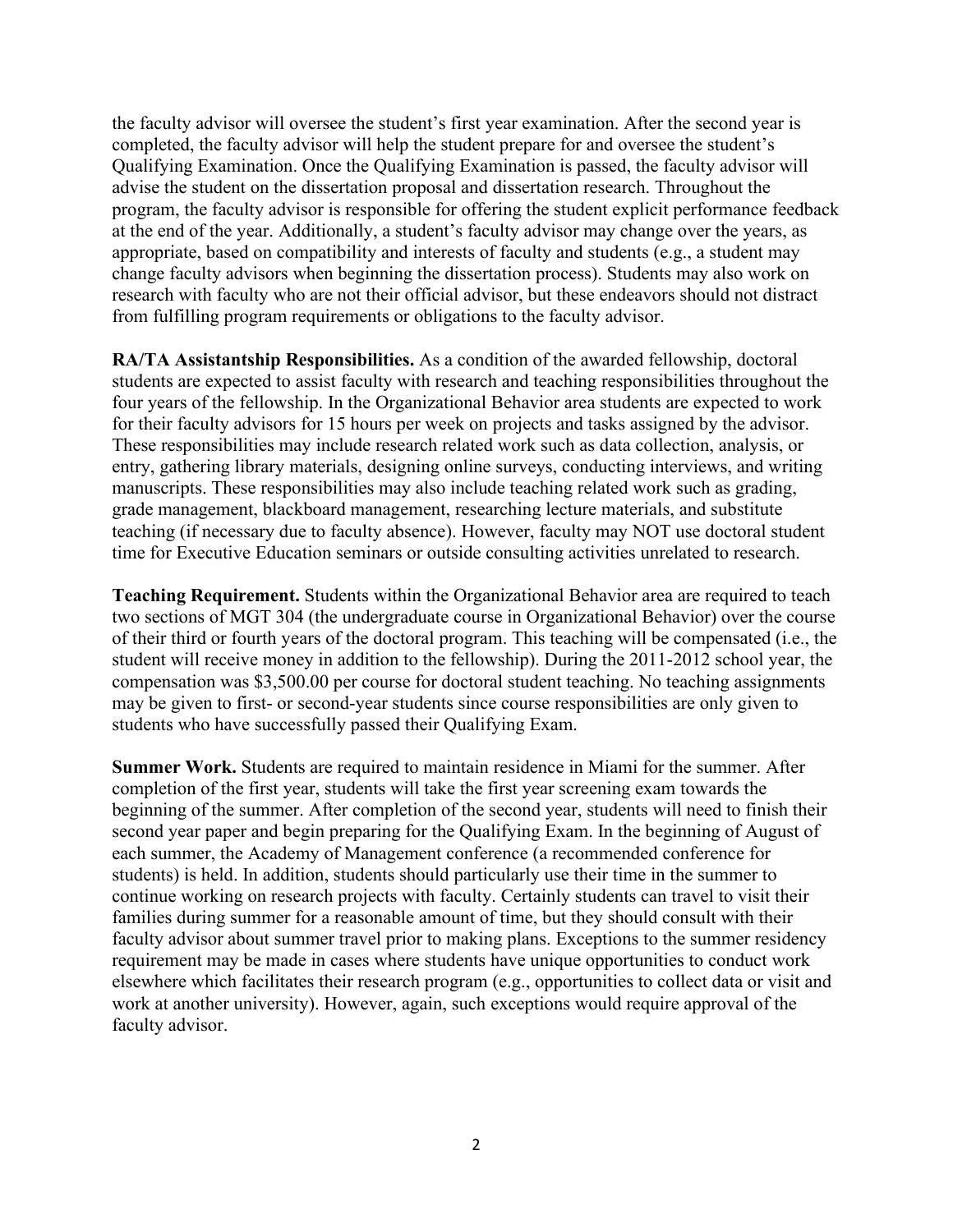# **COURSE REQUIREMENTS**

#### **A. Required Courses**

The following courses are required for the Organizational Behavior area. Also, courses with an asterisks (\*) are not offered every year but every *other* year. Accordingly, students should check which courses are available for their first year and take all courses that are offered. Remaining courses should be taken in the second year. Students should have all coursework approved by their faculty mentor before registering. *Please refer to Appendix A for an example of a typical four year course progression in the doctoral program.*

MGT 655 – Seminar in Research Methods MGT 656\* – Survey of Organizational Behavior MGT 688/MGT 689 Course Sequence\* – Individual and Interpersonal Processes/ Leadership and Group Processes MGT 692\* – Theories in Management and Organization MGT 694\* – Seminar in Strategic Management PSY 625 – Social Psychology

#### **B. Research Methods Courses**

The following courses are most strongly recommended for students in the Organizational Behavior Area. Every effort should be made to register for these courses.

PSY 631/PSY 632 Sequence – Statistics, Method, & Design/ Multiple Regression & Multivariate Statistics (these courses are particularly recommended for the first year) EPS 650 – Meta Analysis PSY 633 – Structural Equation Modeling SOC 610 Research Methods EPS 651 Survey Research Methods EPS 674 Multilevel Modeling (this is an advanced course that students should probably wait until their second year to take)

The following courses are other options for students in the Organizational Behavior Area. Students should register for these courses based on their needs and interests.

ESP 678 Multivariate Statistics SOC 612 Sociological Statistics EPS 661 Measurement EPS 675 Qualitative Methods PSY 637 Methods in Social Psychology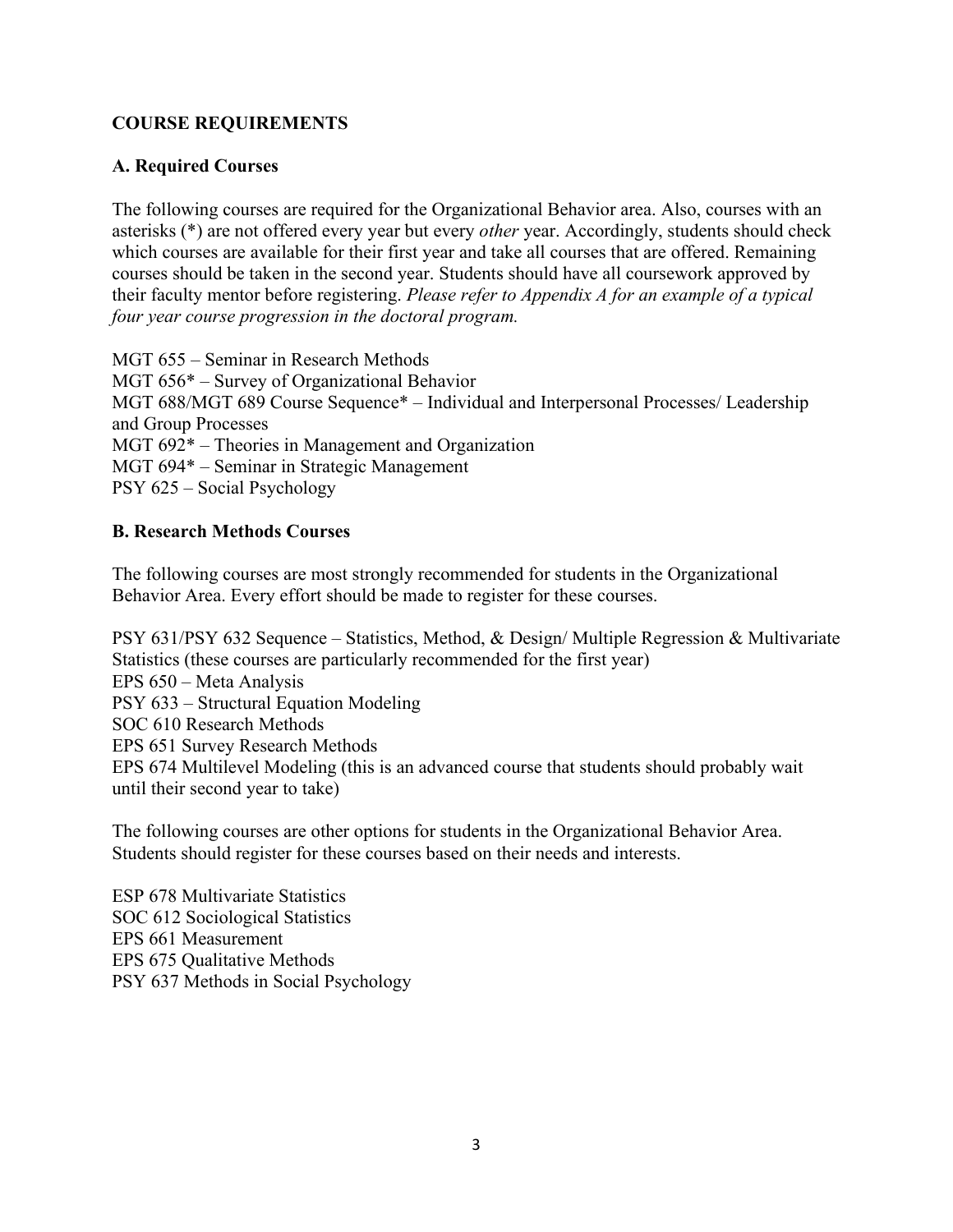## **EXAMS AND 2ND YEAR PAPER**

#### **A. First Year Screening Exam**

Within three weeks after the end of the spring semester of the first year, students will take an exam on the material they have covered in their OB related seminars in their first year (i.e., MGT 655 and either MGT 656 or the MGT 688/689 sequence depending on what was offered the first year). This exam is designed to be a comprehensive exam of the OB-related first year course content. Past exams have been closed-book exams taken on computer with a five-hour time limit. Students were required to answer three questions with some choice allowed regarding the questions. That said, the exact format of the exam may change as deemed necessary by the OB area faculty.

The first year screening exam will be graded by the student's faculty mentor and any faculty teaching the seminar courses for that first year. At least three faculty are required to grade a student's first year exam (i.e., an additional faculty member may need to be asked to grade the exam in some cases). The results of the screening exam, coupled with feedback on the student's first year performance in classes, RA/TA assistantship performance, assessments of oral and written communication skills, departmental citizenship, and any other data deemed pertinent by the Department is used to judge whether the student's performance merits continuation in the Ph.D. program. Students who have not performed satisfactorily will be asked to withdraw from the program.

#### **B. Qualifying Exam**

Students must complete the required classes (noted in the section titled "Required Courses" above) before they can take the Qualifying Exam. In preparation for the exam, the student will need to do a number of things. First, the student should determine an exam preparation plan with the faculty advisor. Second, the student, in collaboration with the faculty advisor, will need to assemble a Qualifying Exam committee. The committee must be comprised of the faculty advisor (who will act as the *Qualifying Exam Committee Chair*) plus three other faculty members (four committee members total). At least three of the four committee members must be OB area faculty. This committee will be responsible for creating and grading the written exam and will all be present at the oral exam. Third, students will need to choose an emphasis area for their qualifying exam. The emphasis area is usually a topic students intend to pursue for their dissertation research. Immersion in this emphasis area for the qualifying exam, thus, should also help students hone their ideas for the upcoming dissertation. A list of readings to prepare the student to be tested in the emphasis area will need to be compiled by the student in consultation with the committee and approved by the committee. We encourage students to initiate these preparations in the spring semester of their second year. Fourth, students must also acquire a copy of the OB Area's general reading list (required for all OB students taking the qualifying exam) and familiarize themselves with the topics and readings on this list. The qualifying exam is intended to cover the scope of the field of Organizational Behavior – not simply what was covered in the required seminars. To this end, the reading list is intended to offer guidance as the student masters the larger field of OB. It is comprised of classic books and articles seminal to the field as well as topics with exemplary readings to go along with those topics. Notably, students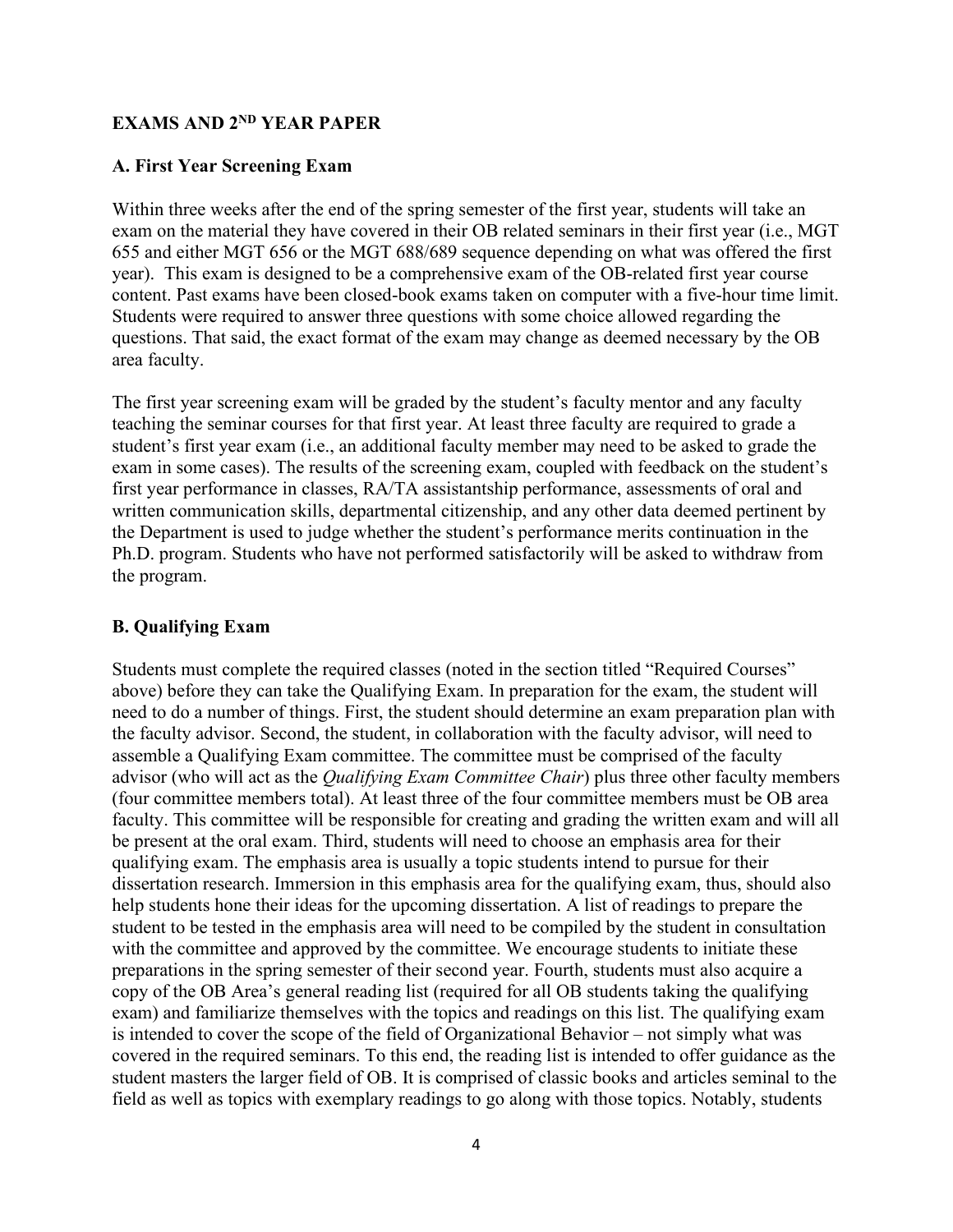will still be responsible for working on their own to understand the current state of various areas and topics within the field. In other words, students should use the list as guidance but also endeavor to read outside of the list. Examining current issues of the top journals can be helpful in this regard (e.g., AMJ, AMR, ASQ, etc.).

Students are encouraged to take the Qualifying Exam as soon as possible after completion of their second year, but students *must* complete the written and oral parts of the Qualifying Exam no later than November  $1<sup>st</sup>$  in the fall semester of their third year. In the past, the Qualifying Exam has been composed of two parts, an in-class, closed book portion and a take-home portion. The in-class portion required responding to four questions within eight hours over a morning and afternoon session (some choice was available for the questions). The take-home portion required responding to two questions within one week (choice was not available for these questions). That said, the exact format of the exam may change as deemed necessary by the OB area faculty. After completing the written portion of the exam, the committee will grade the exam and offer feedback to the student. The oral defense should be scheduled within 30 days of completing the written portion of the exam.

Students must pass the qualifying exam before proceeding to the dissertation defense and fulfilling the teaching requirement. Passing the Qualifying Exam also results in a change in status from 'Doctoral Student' to 'Doctoral Candidate.' If students fail the Qualifying Exam, they may be allowed to re-take the exam upon approval from the committee. Under this circumstance, the student will be required to prepare for at least another three months before retaking the exam. If the student fails the Qualifying Exam a second time, they will be asked to leave the program. Refer to the appendix (Appendix B) for a full explanation of exam procedures.

## **C. Exam grading**

Each written question on the first year and Qualifying Exams will be rated according to the following scale:  $6 =$  high pass,  $5 =$  pass,  $4 =$  low pass,  $3 =$  high fail,  $2 =$  fail,  $1 =$  low fail. For the first year screening exam, ratings will be averaged across committee members to determine the score for each question as well as the exam overall. For the Qualifying Exam, ratings will be averaged across committee members to determine a score for each question then the committee will determine a final 'overall assessment' of the Qualifying Exam: Pass with Distinction, Pass, Fail but allow the student to take the oral exam, or Fail and not be allowed to take the oral exam.

## **D. Second year paper**

A second year paper will need to be submitted and presented at the beginning of the third academic year. The paper should be an original research project initiated by the student in which the student serves as lead author. The paper can be empirical or conceptual, however empirical papers are encouraged. The paper should be of sufficient quality to submit to a conference and eventually a journal. Writing and presenting the second year paper is intended to help OB students enhance skills in developing their research and communicating this research to others. All OB Area faculty and doctoral students will be asked to attend the presentation. Other faculty and doctoral students in the Management Department will also be invited to attend.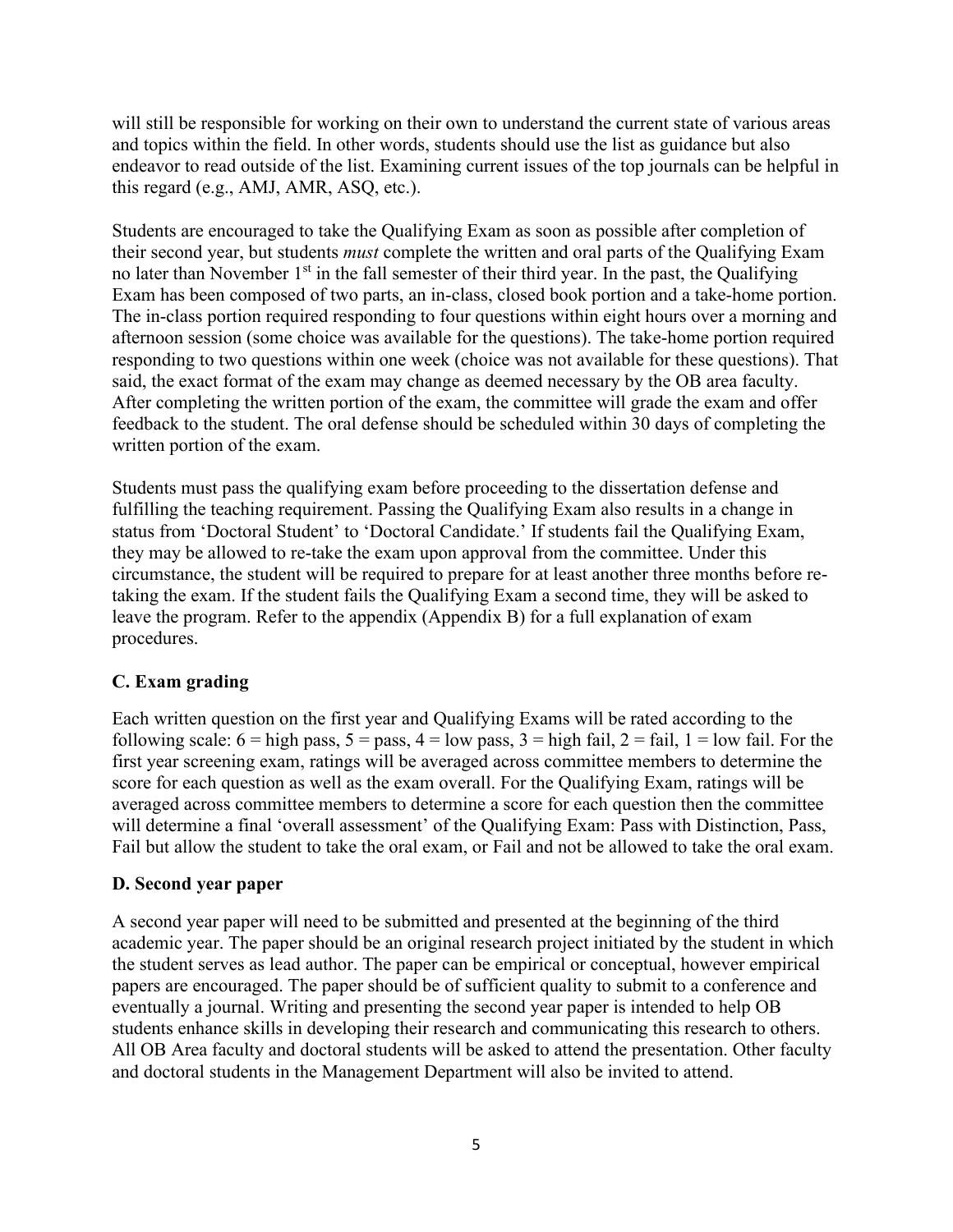#### **DISSERTATION PROCESS**

**Dissertation Proposal.** A dissertation committee chair must be determined within three months of passing the Qualifying Exam. Based on guidance from the chair, a dissertation committee must then be determined within five months of passing the Qualifying Exam. This committee should consist of the chair plus three other faculty members one of whom must be an 'external' member. An external member can be any full-time tenured or tenure-track faculty from a different emphasis area (e.g., Strategy), department (e.g., Psychology), or university as deemed appropriate by the committee chair. All members must be on the dissertation committee at least thirty days prior to the proposal defense. The proposal should be shared with committee members at least fourteen days prior to the defense.

The proposal should be no fewer than fifteen pages double-spaced with margins (not including exhibits, tables, title pages, or bibliography) and must include:

- 1) relevant background and review
- 2) how the project contributes to extant theory and research in the area
- 3) hypotheses
- 4) research design including a description of any scales or other measures that will be used 5) proposed subject pool
- 
- 6) timeline for completion of the research.
- 7) a reasonably comprehensive bibliography

When necessary, the committee may require the student to present a more elaborate proposal. For example, if the committee is not intimately familiar with the student's chosen dissertation topic, they may require the student to write a full introduction and review chapter to better evaluate the positioning and contribution of the research within the area.

Students who have passed their Qualifying Exam are expected to have an approved dissertation proposal between the end of the third year and the end of the first semester of the fourth year. Upon approval of the dissertation proposal, students will then need to submit their study to the University of Miami Human Subjects Research Office (HSRO) for approval before collecting data. Even when all coursework is completed, students are required to maintain residency in Miami and continue their RA/TA assistantship work while completing their dissertation. While working on dissertation research students will register for MGT 730.

**Dissertation Defense.** Students are encouraged to actively seek guidance and input from their committee throughout the dissertation process. Only through this collaboration can a student produce a high quality dissertation that reflects the collective guidance of the members and is acceptable to the committee. Once this process is complete and the dissertation is completely written, an oral defense must be scheduled. The committee may conditionally pass a student, which typically requires some alterations to the dissertation before an unconditional pass is awarded. All alterations must be completed within 30 days of the dissertation defense. After reviewing these alterations, the committee may change the grade to an unconditional pass. Upon unconditionally passing the oral defense, the student has sufficiently completed the program!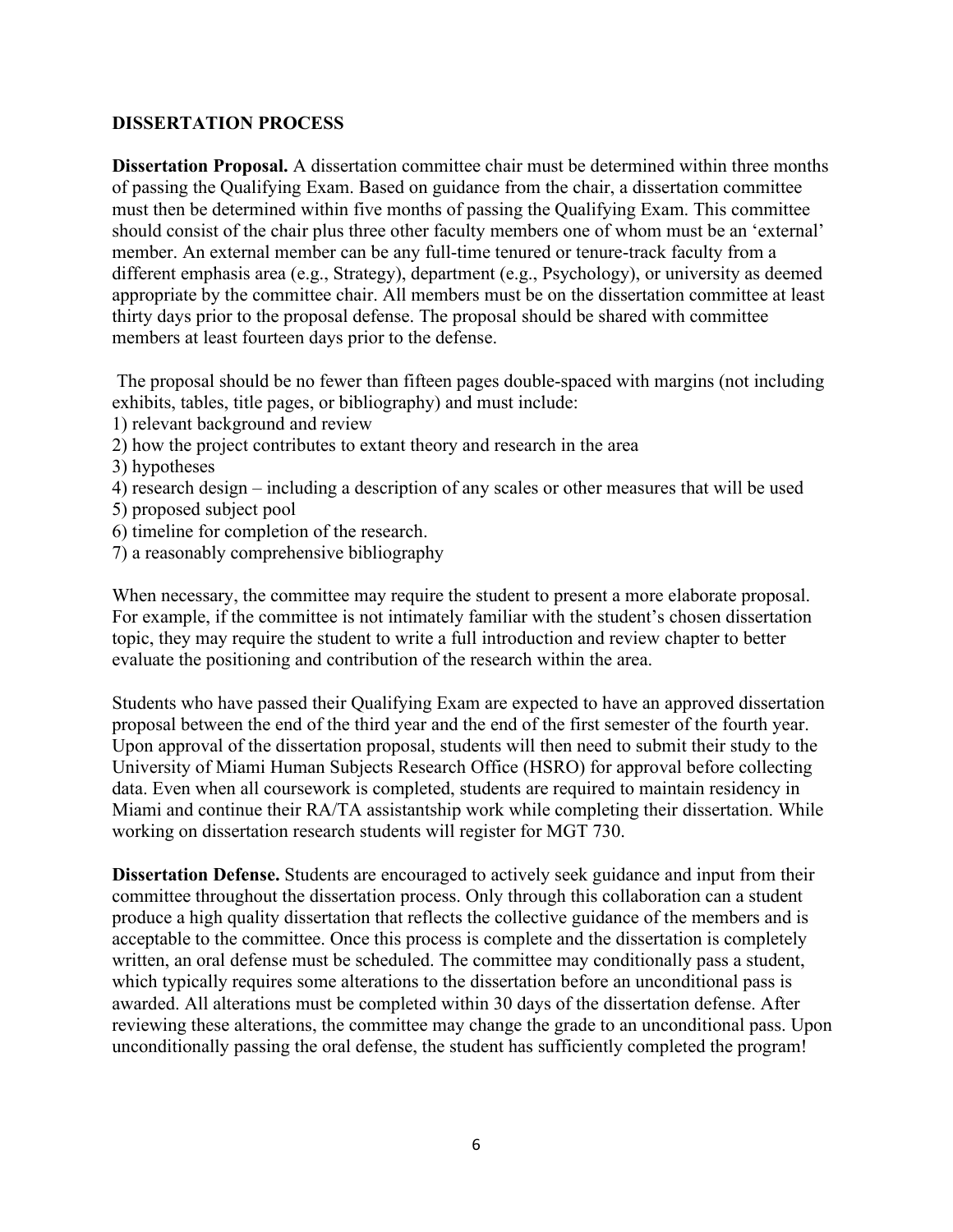# **CONFERENCE PARTICIPATION**

Students within the Organizational Behavior area are strongly encouraged to participate in conferences by presenting research, organizing symposia, attending doctoral consortia, and taking advantage of networking opportunities. Ideally students will present at a national conference no later than their third year – which usually means submitting a paper during the second year of the program. The main conference attended by faculty in the area is the Academy of Management conference (AOM) held in August of each year. In addition to this conference students are also encouraged to attend other conferences as appropriate such as SIOP (Society for Industrial/Organizational Psychology), SMA (Southern Management Association), or other specialty conferences.

At the AOM conference, doctoral consortia are offered that are appropriate for students as they progress through the program. For example, new students often attend the New Student Doctoral Consortium and Doctoral Candidates often attend the OB Doctoral Student Consortium (hosted by the OB Division of AOM). A similar consortium is also offered by the Conflict Management Division and Managerial and Organizational Cognition Division every other year.

All conference submissions must be pre-approved by the faculty advisor, even if the faculty advisor is not a coauthor. All conference travel, using the conference money allocated as part of the fellowship, must also be approved by the faculty advisor.

## **JOURNAL SUBMISSIONS**

We would like students to have two accepted publications by the time they are on the job market. Students should endeavor to submit papers to journals as soon as possible but we particularly hope that at least one paper is submitted to a journal by the end of the third year. Because of the lag time in journal feedback, students must allow sufficient time to publish before graduation.

## **OPTIONAL FIFTH YEAR**

If students do not finish program requirements within four years, a fifth year may be necessary to complete the program. Although the fellowship expires after four years, students may apply for fifth year funding. The Business School policy for  $5<sup>th</sup>$  year financial support appears in Appendix C. Please note that fifth year support is *not* "automatic" and, even if approved, entails a teaching requirement (see point 1 in Appendix C).

# **PHD STUDENT PERFORMANCE EXPECTATIONS CONTRACT**

Many of the performance expectations described in this document are summarized in the PhD Student Performance Expectations Contract in Appendix D. Upon entering the program all students *are asked to review and sign this contract and submit a copy to their advisor*. The advisor will also forward a copy to the OB Area PhD program coordinator. All parties are requested to keep a copy for their records.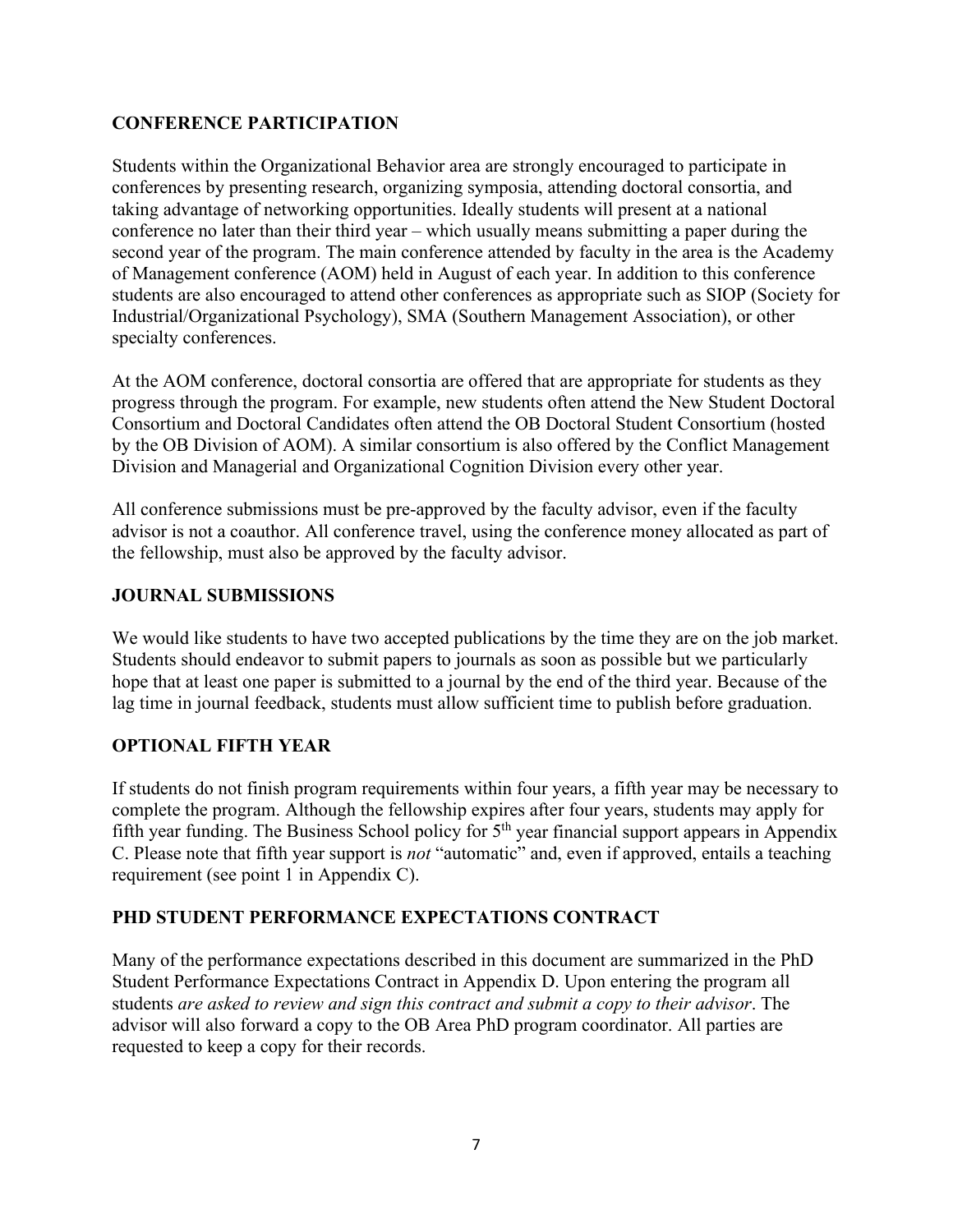#### **ANNUAL REVIEW PROCEDURES**

At the end of each school year (i.e., in May after final grades are released), students will receive an annual review from their advisor. There are two steps to this process. First, students must fill out a yearly Progress Report (see Appendix E) and submit this form to their advisor. After receiving this information, the advisor will then fill out the'Doctoral Student/Candidate Annual Performance Feedback' form (Appendix F). Once the performance review form is completed the advisor will schedule a feedback meeting with the student. At this time the advisor will give the student verbal as well as written feedback (i.e., a copy of this form). At the end of the first year, the performance feedback meeting will usually be scheduled to coincide with feedback on the first year exam. Advisors may share information on either of these forms with other faculty as deemed necessary.

The advisor should also provide copies of the Progress Report as well as the Annual Performance Feedback form to the OB Area PhD Program Coordinator. All parties are requested to keep a copy for their records.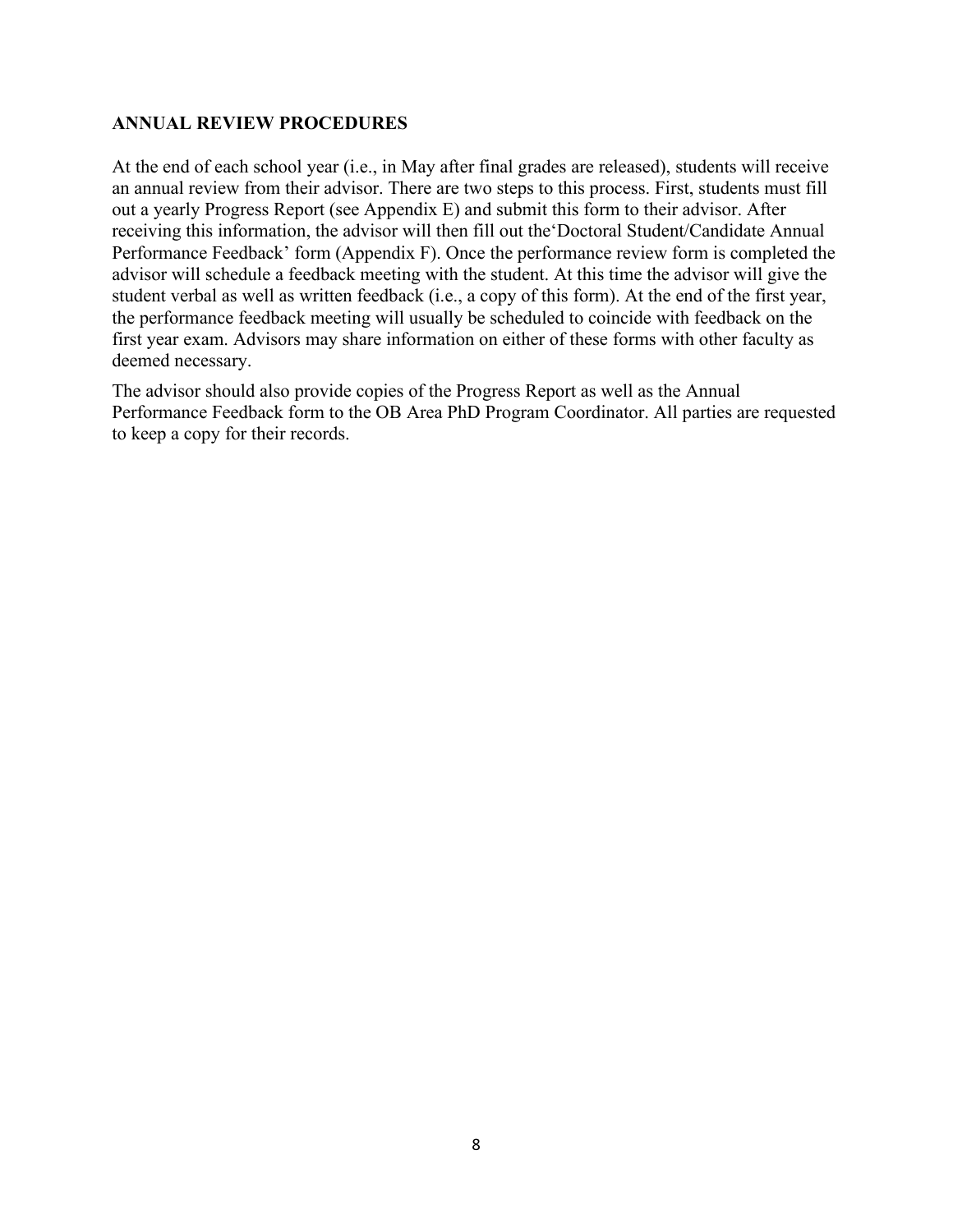# **APPENDIX A**

# **Example of Course Progression during the Doctoral Program**

| YEAR 1 (8 courses, 24 credits)<br>MGT656: Survey of Organizational Behavior<br>1.<br>(Fall)                              | 5.<br>MGT 655: Research Methods (Spring)                                                                                                     |  |  |  |  |  |
|--------------------------------------------------------------------------------------------------------------------------|----------------------------------------------------------------------------------------------------------------------------------------------|--|--|--|--|--|
| 2.<br>EPS700 Quantitative Methods I: Introductory<br>Statistics (Fall)                                                   | <b>EPS624: Essentials of Research</b><br>6.                                                                                                  |  |  |  |  |  |
| 3. EPS701 Introduction to Research Methods<br>(Fall)                                                                     | 7. EPS702: Quantitative Methods 2: General<br>Linear Models                                                                                  |  |  |  |  |  |
| PSY625: Social Psychology (Fall)<br>4.                                                                                   | 8.<br><b>EPS703: Applied Multivariate Statistics</b>                                                                                         |  |  |  |  |  |
| YEAR 2 (6 courses, 18 credits)<br>MGT688: Individual and Interpersonal<br>9.<br>Processes (Fall)                         | 12. MGT 692: Theories in Management and<br>Organization OR MGT 694 : Seminar in<br><b>Strategic Management (Spring)</b>                      |  |  |  |  |  |
| 10. EPS705: Measurement and Psychometric<br>Theory OR EPS707 Item Response Theory (Fall)                                 | 13. MGT 689: Seminar in Leadership (Spring)                                                                                                  |  |  |  |  |  |
| 11. MGT 6XX - Seminar in Group Processes (new<br>course) (Fall)                                                          | 14. EPS708: Introduction to Structural Equation<br>Modeling (Spring)                                                                         |  |  |  |  |  |
| YEAR 3 - Fall (2 Courses, 6 credits)                                                                                     | <b>YEAR 3 - Spring</b>                                                                                                                       |  |  |  |  |  |
| 15.<br>EPS709 Introduction to Multilevel Modeling<br>(Fall)                                                              | Additional electives - Examples: PSY698, Structural<br>Equation Modeling (intermediate); EPS714<br>Qualitative Research Methods; EPS715 Case |  |  |  |  |  |
| EPS710 Meta-Analytic Methods for Research<br>16.<br>Synthesis (Fall)                                                     | Studies and Grounded Theory; EPS716 Interviews<br>and Content Analysis; courses in MAS or MTH as<br>approved by advisor                      |  |  |  |  |  |
| YEAR 4<br>Dissertation Research (≥ 12 credits; 6-9 hours each semester)<br><b>MGT730: Doctoral Dissertation Research</b> |                                                                                                                                              |  |  |  |  |  |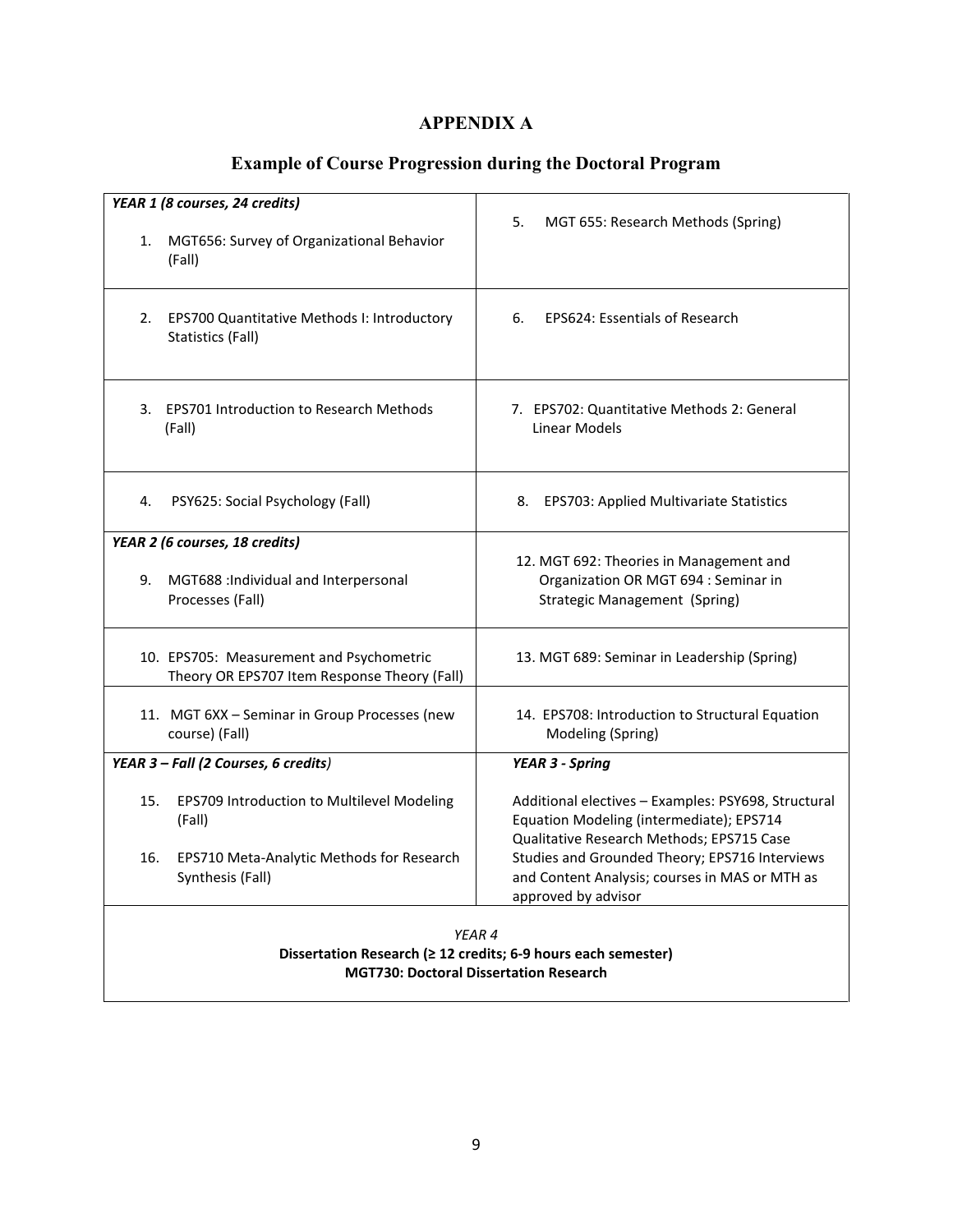# **APPENDIX B Qualifying Exam Procedures Organizational Behavior Area**

#### Comprehensive Examination Procedures for the Ph.D. Degree

Ph.D. students in the Organizational Behavior Area must successfully complete a Ph.D. Qualifying Examination before they can be admitted to candidacy and be allowed to propose, write, and defend a doctoral dissertation. The OB Area's Qualifying Examination is comprised of two parts, a written portion and an oral portion. The written portion must be completed before the oral portion may be taken. Qualifying Examinations are to be scheduled for dates, times, and locations which are mutually acceptable to the student and faculty involved.

The purpose of the Qualifying Examination is to test the student's knowledge concerning the breadth and depth of the field of Organizational Behavior, in general, as well as the student's chosen emphasis area and to assess the student's potential to function effectively as an independent professional. The examination will therefore focus upon both factual knowledge and the skills necessary to analyze, synthesize, and integrate existing theoretical and empirical research, and to plan, develop, and conduct original theoretical and empirical research. Questions may be in substantive, theory construction, statistical, or methodological domains but shall be of sufficiently broad scope to allow the formulation of answers from more than one source and/or from more than one perspective. The oral portion of the examination will normally include questions that follow up upon and probe answers given on the written portion of the examination; it may extend into new areas not examined on the written examination but these should stay within the knowledge and skill boundaries which were delineated and communicated to the student as areas of responsibility.

## Written Portion of the Comprehensive Examination

## 1. Eligibility

Ph.D. students within the Organizational Behavior Area shall be eligible to sit for the written portion of the Qualifying Examination when the Chair of their Qualifying Exam Committee has certified in writing, with concurrence of the Management Department Doctoral Program Coordinator, that all required non-dissertation coursework for the Ph.D. has been completed with a minimum overall gradepoint average of 3.0, no incompletes, and no grades of "C" or less (grades of "C" or less are permissible only in non-required courses).

#### 2. Development

Each student's examination is to be developed by his/her Qualifying Exam Committee, using collegial processes and following a testing plan which has been communicated to the student for study and preparation purposes. The entire Qualifying Exam Committee is allowed to propose questions and make recommendations with respect to the final content of the examination. However, in the event of disagreement or a failure to reach consensus, the Chair of the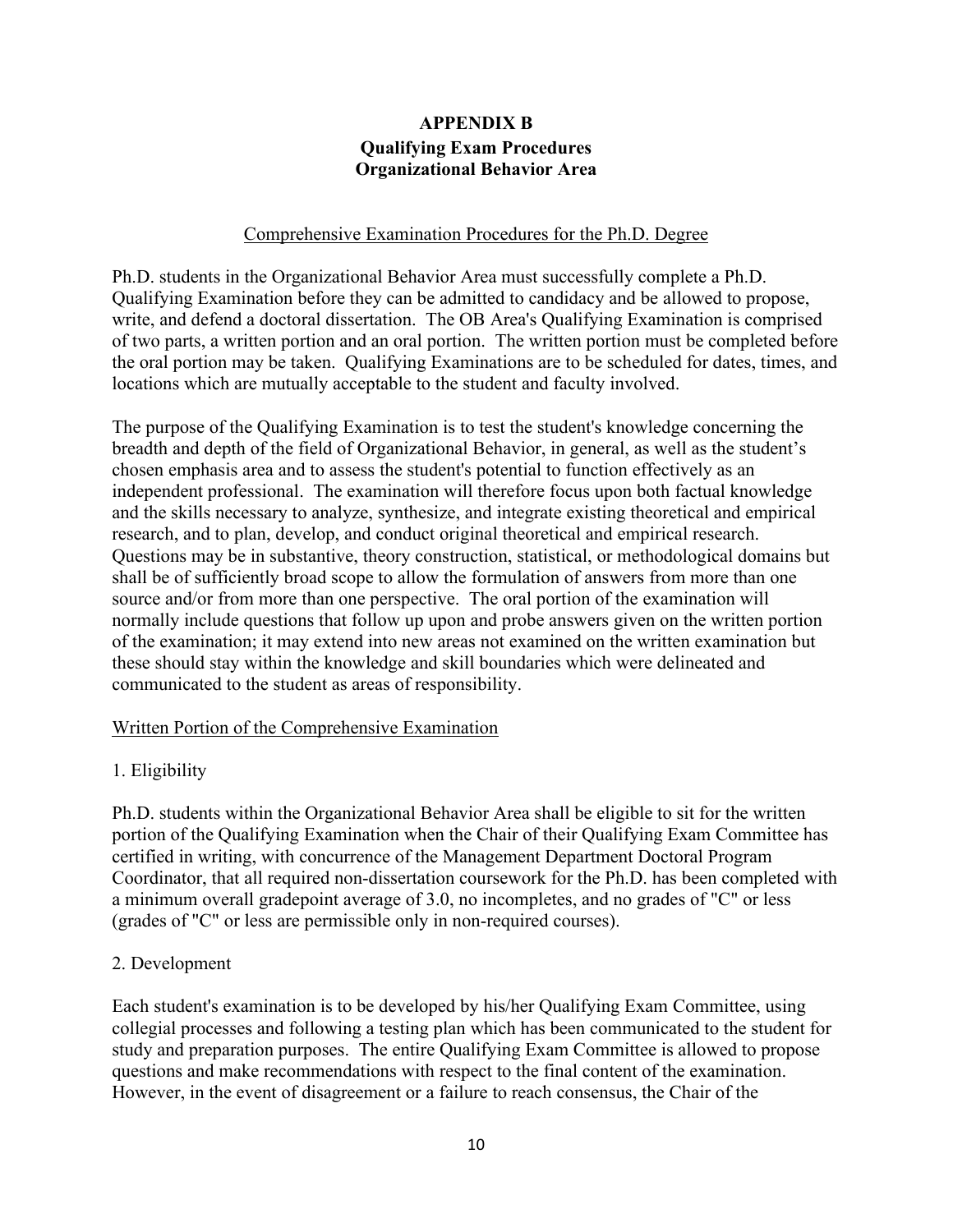Committee has final authority with respect to the format of the examination and the inclusion or exclusion of any specific question(s).

3. Notification to student of general format and content

The Chair of the student's Qualifying Exam Committee shall notify the student of the general content and format of the planned written comprehensive examination as early in the process as possible, preferably at least two months in advance of the examination date. Included in the information conveyed should be the number of questions to be asked, the number which are required to be answered, and the general areas or domains from which the questions will be drawn.

#### 4. Administration

All written Qualifying Examinations are to be administered by the Organizational Behavior Area Doctoral Program Coordinator, or by his/her designated representative(s), and should be delivered to the Coordinator at least one calendar week prior to the scheduled examination date.

The first written portion of the Qualifying Examination shall be a one-day, closed-book examination, with students prohibited from consulting with any person or employing any material which is not expressly and explicitly permitted in the examination instructions. The closed-book portion is to be broken into two parts, a morning and an afternoon session, running 4 hours each with an hour break in between. Students should normally be given some choice of questions to answer but may be required to answer a set of standard or "core" questions. The second written portion shall be a take-home exam due within one week. For the take-home portion, the student shall be allowed to consult any non-human resource for the formulation of his or her responses.

## 5. Scoring

Each question will be evaluated by each member of the Qualifying Examination Committee separately, and assigned a score as follows:

> $1 = Low Fall$  $2 =$ Fail  $3 =$ High Fail  $4 =$ Low Pass  $5 = Pass$  $6$  = High Pass

The scores and written commentaries (if any) of all Committee members will be collected by the Chair of the Qualifying Exam Committee, tabulated, and averaged by question. The numeric results will then be communicated to the Committee and a meeting held at which time a final grade for each question, and for the written examination overall, shall be determined. The numeric grade on the examination is to be computed as the average of the question grades, unless differential weights have been agreed upon by the Committee and communicated to the student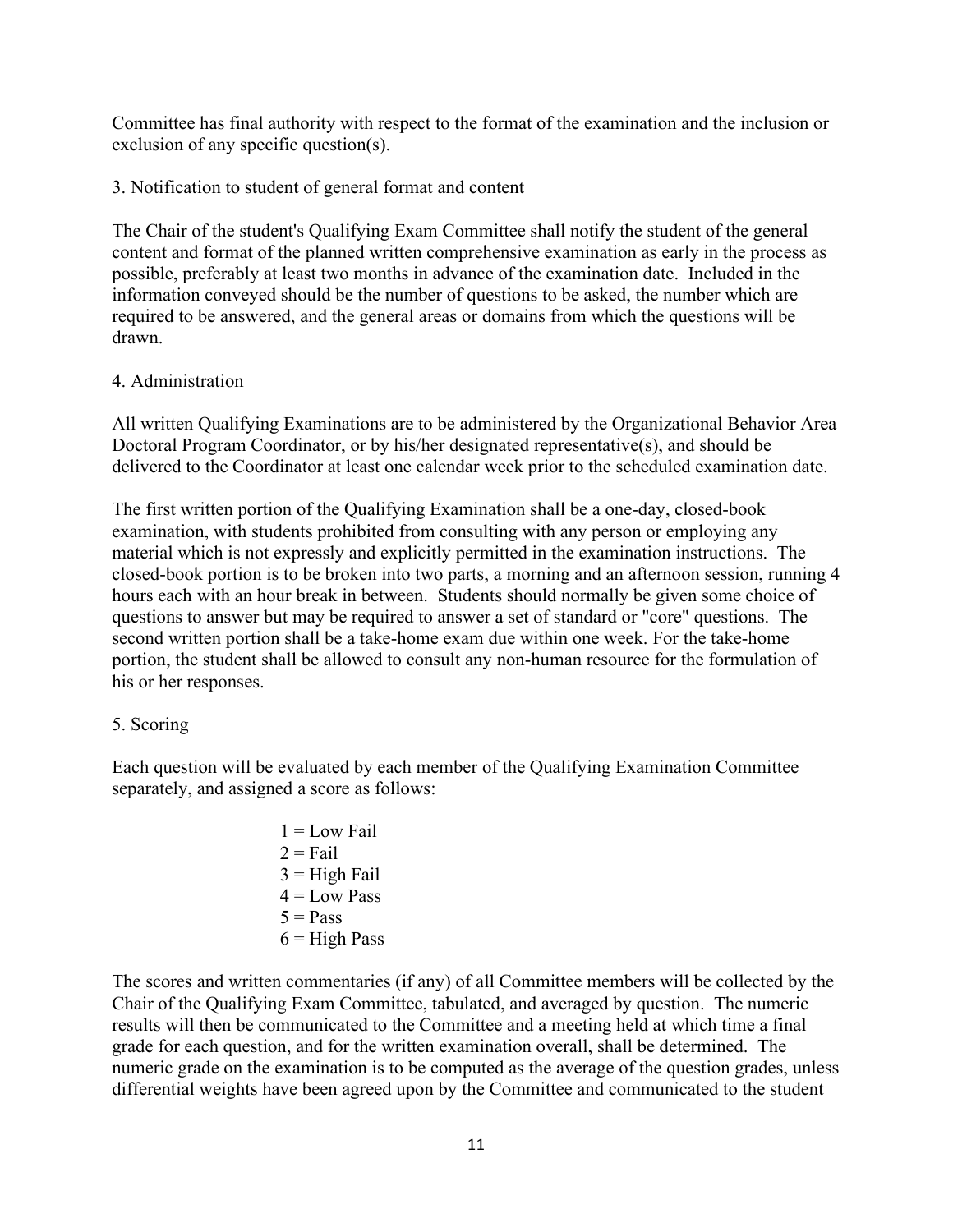prior to the start of the examination. Finally, the committee will determine a final 'overall assessment' of the written portion of the Qualifying Exam: Pass with Distinction, Pass, Fail but allow the student to take the oral exam (with the expectation that the student may pass the exam overall by excelling on the oral portion), or Fail and not be allowed to take the oral exam.

All members of the Qualifying Exam Committee are to sign a form indicating (a) the overall grade assigned, (b) whether the student should be allowed the opportunity to take the written examination a second time (if pertinent), and (c) whether or not they concur with the majority opinions in (a) and (b) above. (In the event that no majority assessment(s) exist(s), the evaluation(s) of the Qualifying Exam Committee Chair shall prevail.) The form is available at the end of this document. The chair should provide a copy of this form to the OB Area program coordinator. Both parties should retain a copy for their records.

To safeguard the integrity of the Qualifying Examination process, no grade on any portion of the written, oral, or combined examination may be made contingent upon any other factors, such as the completion of additional course work, examinations, or the preparation of extra papers. Furthermore, students receiving an overall grade of "Fail and not be allowed to take the oral exam" on their first sitting for the written portion of the Qualifying Examination shall be given a new and complete second administration should they be allowed to sit a second time (i.e., retakes are to entail entirely new examinations, rather than selected questions from a previously failed examination).

#### 6. Feedback to student

Students will be informed of the overall results of their written qualifying examinations as soon as possible and within no more than twenty calendar days of its administration. Should the student receive an overall grade of "Fail and not be allowed to take the oral exam," the student's Qualifying Exam Committee Chair shall discuss the examination results with the student and suggest a suitable course of action which is consistent with the Committee's decision about allowing the student to sit for the written examination a second time. Should the student receive an overall grade of "Fail but allow the student to take the oral exam" or higher, specific aspects of written examination performance may be discussed or reviewed with the student prior to the oral portion of the Qualifying Examination, at the discretion of the Qualifying Exam Committee.

## 7. Re-examination and appeals

Students receiving a grade of "Fail and not be allowed to take the oral exam" on the overall written Qualifying Examination may be allowed to sit for an entirely new second examination, at the discretion of the student's Qualifying Examination Committee. Students shall be allowed to take the written qualifying examination a maximum of two times, and the second sitting should, again, be at a time convenient to both student and the committee. Note that the second sitting should also correspond to a time frame not shorter than three months from the first sitting and deemed appropriate by the Chair as enabling further remedial or other preparatory work as necessary to prepare for the second sitting.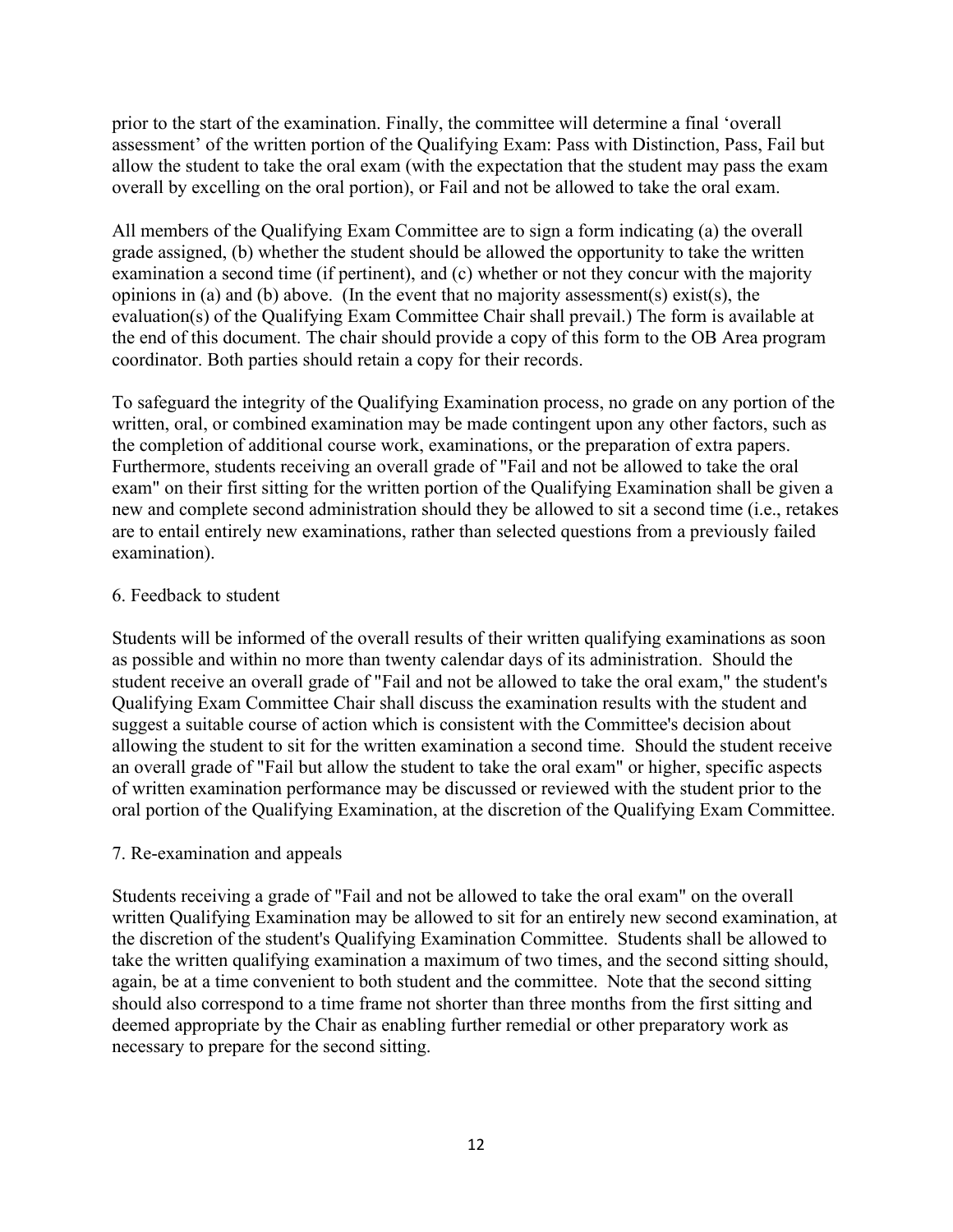Students wishing to appeal the decision of their Committee are to petition the Department Chair in writing, requesting a review of their examination process and results and indicating the basis for such an appeal. The Department Chair or his/her designated representative(s) shall investigate the appeal and issue a final judgment which shall be binding on the student and on the Qualifying Exam Committee.

# Oral Portion of the Comprehensive Examination

# 1. Eligibility

Only students receiving an overall grade of "Fail but allow the student to take the oral exam" or higher on the written portion of the Qualifying Examination shall be eligible to take the oral portion of the examination.

# 2. Deadline

The oral portion of the Qualifying Examination should normally be taken within thirty calendar days of the written portion.

## 3. Administration

The oral examination portion shall be valid only if all members of the student's Qualifying Exam Committee are present at the examination or if only one member is absent and the absent member (a) agrees to have the examination conducted in his or her absence, (b) provides the Committee Chair with a list of questions to be asked on his or her behalf during the oral examination, and (c) gives the Committee Chair his or her proxy to vote in his or her place on the student's oral examination performance.

The oral portion of the comprehensive examination is to be of no less than one and of no more than three hours in duration and is to be moderated by the Chair of the Qualifying Exam Committee using collegial processes. Faculty members not on the student's Committee are permitted to attend the oral portion of the Qualifying Examination and to ask questions as time and circumstances permit (as determined by the Chair of the Committee); however, nonmembers are not permitted to vote. Other doctoral students are also allowed to attend the oral examination but they are not permitted to ask questions.

## 4. Scoring

An overall grade for the oral portion of the comprehensive examination shall be determined by discussion and vote of the student's Committee, using the same categories as employed on the written portion (i.e., high pass to low fail). Then, the Supervisory Committee shall determine an overall grade for the combined written and oral portions of the Qualifying Examination, using the following categories:

Pass with Distinction Pass Fail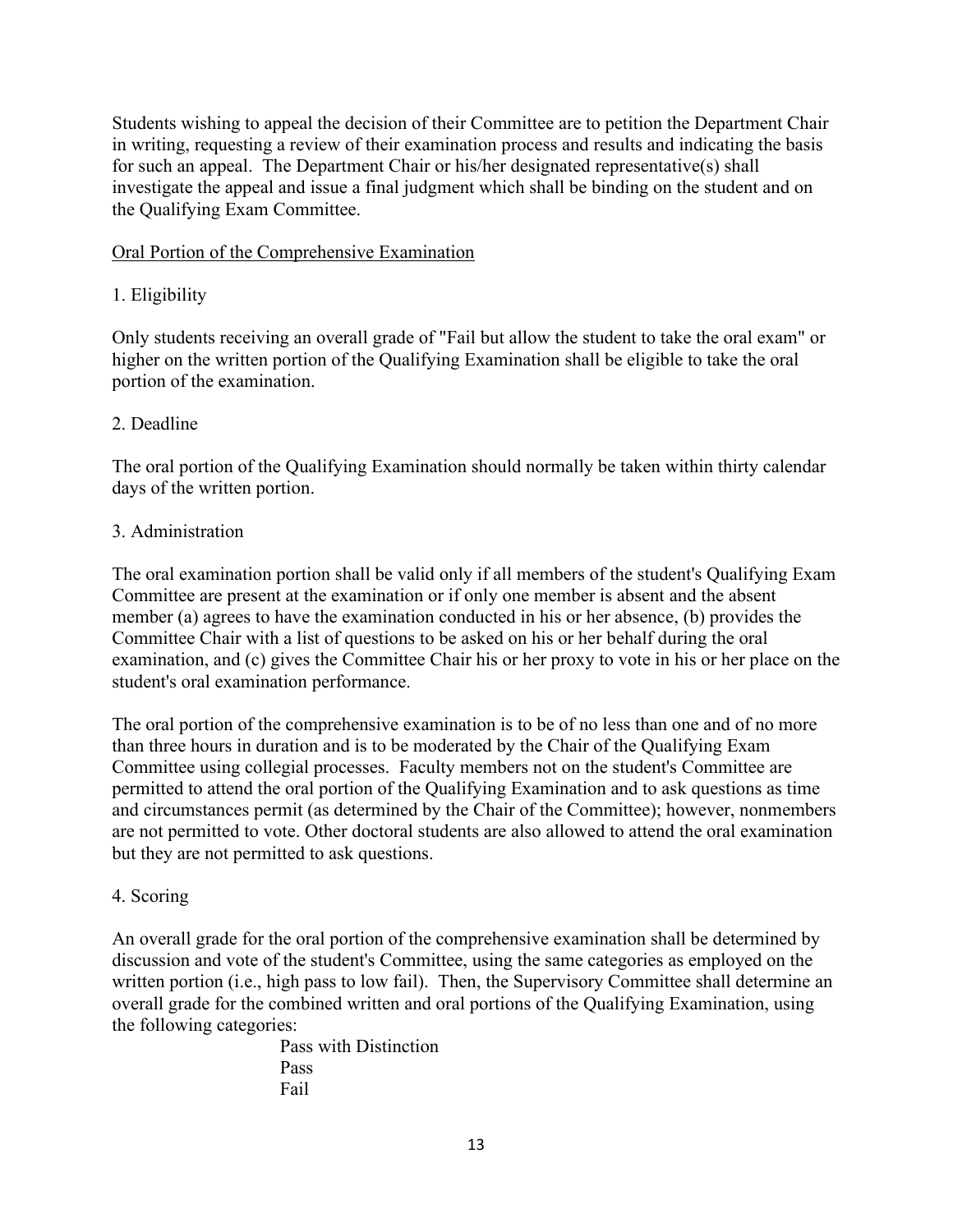All members of the Qualifying Exam Committee are to sign a form indicating (a) the oral grade assigned, (b) the combined grade assigned, (c) whether the student should be allowed the opportunity to take the oral examination a second time (if pertinent), and (d) whether or not they concur with the majority opinions in (a) through (c) above. (In the event that no majority assessment(s) exist(s), the evaluation(s) of the Committee Chair shall prevail.) The form is available at the end of this document. The Chair should provide a copy of this form to the OB Area program coordinator. Both parties should retain a copy for their records.

#### 5. Feedback to student

The Chair of the student's Qualifying Exam Committee shall immediately inform the student of the results of his/her oral and combined Qualifying Examination.

#### 6. Re-examination and appeals

If a student fails the oral or the overall examination, the Committee may (a) terminate the student from the program, (b) allow the student to retake the oral portion a second time, or (c) require the student to retake both the written and oral portions of the examination if a "Fail but allow the student to take the oral exam" was earned on the written examination. Students shall be allowed to take the oral portion of the examination a maximum of two times. However, the second oral examination may be postponed to the extent that remedial or other preparatory work is specified by the Qualifying Exam Committee.

Students wishing to appeal the decision of their Committee are to petition the Department Chair in writing, requesting a review of their oral and/or combined examination results and indicating the basis for such an appeal. The Department Chair or his/her designated representative(s) shall then investigate the appeal and issue a final judgment which shall be binding on the student and on the Qualifying Exam Committee.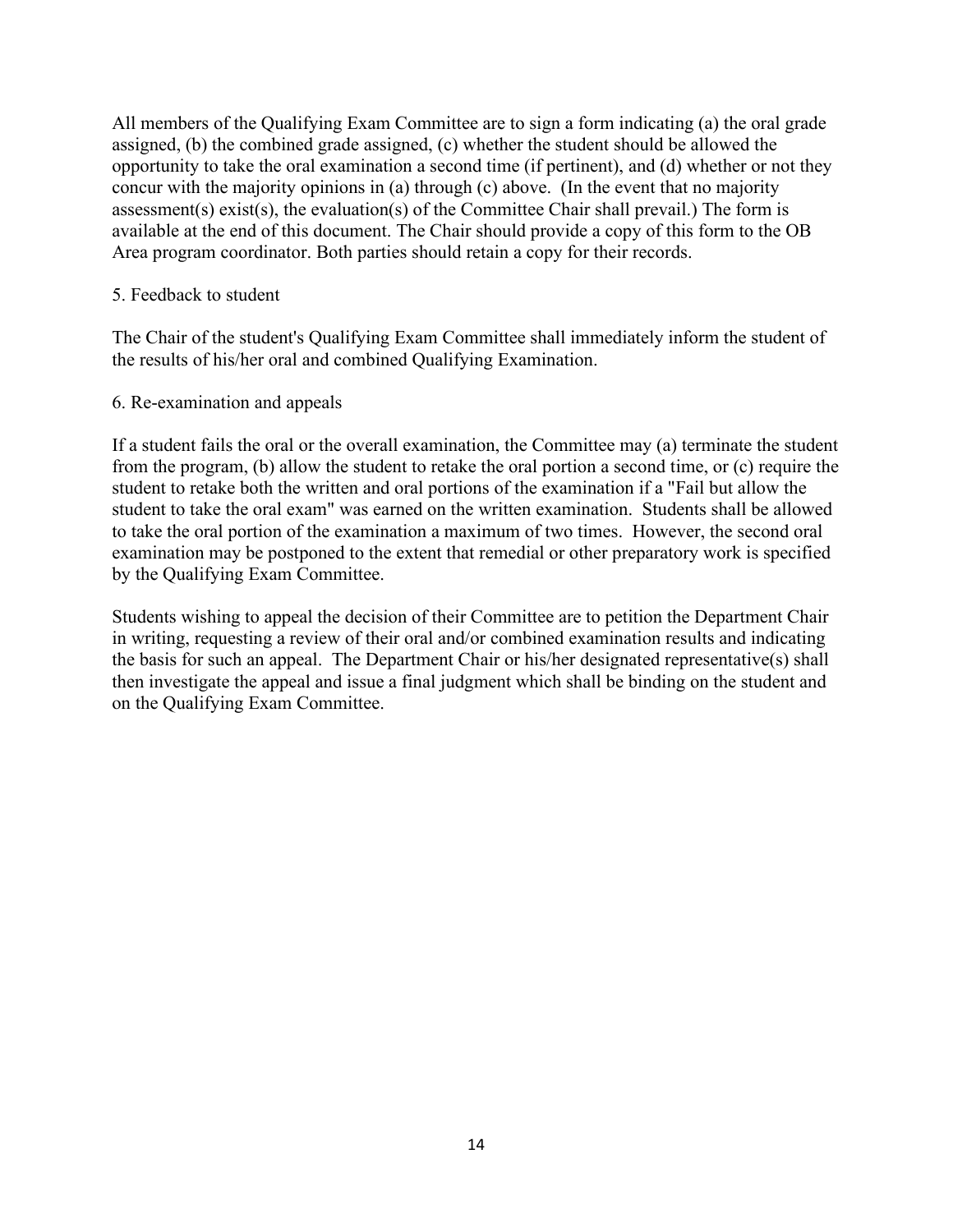# **WRITTEN QUALIFYING EXAMINATION OFFICIAL FEEDBACK FORM ORGANIZATIONAL BEHAVIOR AREA**

| 1. Grade assigned to the Written Portion of the Qualifying Examination (circle one):                                     |                |                                                                                                                     |  |      |          |  |  |
|--------------------------------------------------------------------------------------------------------------------------|----------------|---------------------------------------------------------------------------------------------------------------------|--|------|----------|--|--|
| High pass                                                                                                                |                | Pass Low pass High fail                                                                                             |  | Fail | Low Fail |  |  |
| 2. Overall grade assigned to the Written Portion of the Qualifying Examination (check one):                              |                |                                                                                                                     |  |      |          |  |  |
| Pass with distinction<br>Pass<br>Fail but allow the student to take the oral<br>Fail and not be allowed to take the oral |                |                                                                                                                     |  |      |          |  |  |
| 3. Each committee member – please indicate whether you agree with the majority opinions<br>above (yes or no) and sign:   |                |                                                                                                                     |  |      |          |  |  |
| Yes                                                                                                                      | N <sub>0</sub> |                                                                                                                     |  |      |          |  |  |
| Yes                                                                                                                      | No             | <u> 1989 - Johann John Stone, market fransk politiker (</u>                                                         |  |      |          |  |  |
| Yes                                                                                                                      | N <sub>o</sub> | <u> 1980 - Johann Barn, mars ann an t-Amhain an t-Amhain an t-Amhain an t-Amhain an t-Amhain an t-Amhain an t-A</u> |  |      |          |  |  |
| Yes                                                                                                                      | No             |                                                                                                                     |  |      |          |  |  |

4. Qualifying Exam Chair summary conclusion of written portion: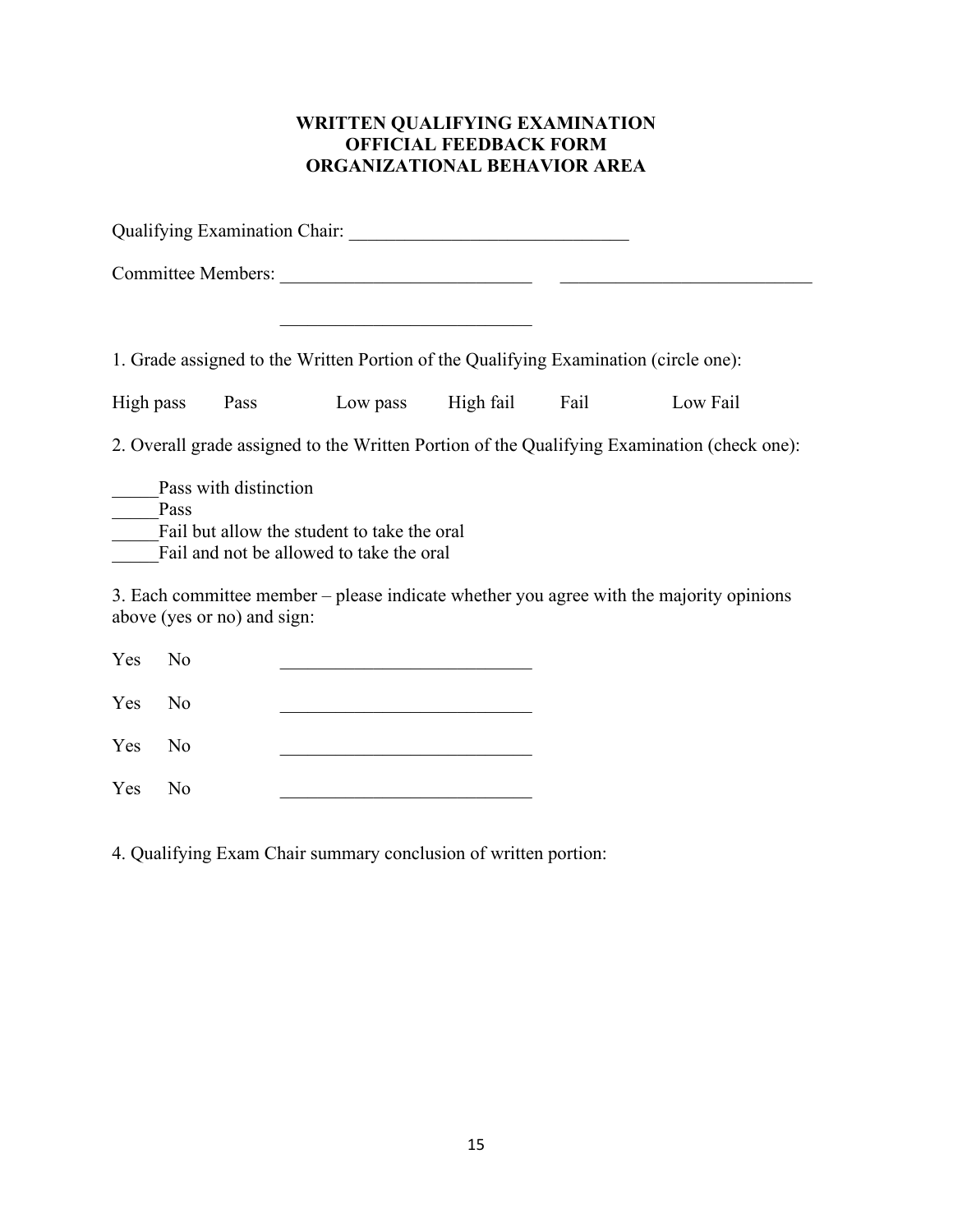# **ORAL QUALIFYING EXAMINATION OFFICIAL FEEDBACK FORM ORGANIZATIONAL BEHAVIOR AREA**

|                                                                                                                             |                       | <u> 1989 - Johann Barbara, martin amerikan basa</u>                                                                   |      |  |          |  |  |  |
|-----------------------------------------------------------------------------------------------------------------------------|-----------------------|-----------------------------------------------------------------------------------------------------------------------|------|--|----------|--|--|--|
| 1. Grade assigned to the Oral Portion of the Qualifying Examination (circle one):                                           |                       |                                                                                                                       |      |  |          |  |  |  |
|                                                                                                                             |                       | High pass Pass Low pass High fail Fail                                                                                |      |  | Low Fail |  |  |  |
| 2. Combined grade assigned to the Written and Oral Portions of the Qualifying Examination<br>together (circle one):         |                       |                                                                                                                       |      |  |          |  |  |  |
|                                                                                                                             | Pass with distinction | Pass                                                                                                                  | Fail |  |          |  |  |  |
| 3. If this student failed the overall exam, should they be allowed to retake one or both parts of the<br>exam (circle one): |                       |                                                                                                                       |      |  |          |  |  |  |
|                                                                                                                             |                       |                                                                                                                       |      |  | No       |  |  |  |
| 4. Each committee member - please indicate whether you agree with the majority opinions<br>above (yes or no) and sign:      |                       |                                                                                                                       |      |  |          |  |  |  |
| Yes                                                                                                                         | N <sub>o</sub>        |                                                                                                                       |      |  |          |  |  |  |
| Yes                                                                                                                         | No                    | <u> 1990 - Johann John Stoff, fransk politik (d. 19</u>                                                               |      |  |          |  |  |  |
| Yes                                                                                                                         | N <sub>o</sub>        | <u> 1990 - Johann John Stoff, mars et al. 1990 - John Stoff, mars et al. 1990 - John Stoff, mars et al. 1991 - 19</u> |      |  |          |  |  |  |
| Yes                                                                                                                         | No                    | <u> 1980 - Johann Barbara, martin amerikan basal dan bagi dan bagi dalam bagi dalam bagi dalam bagi dalam bagi da</u> |      |  |          |  |  |  |

5. Qualifying Exam Chair overall summary conclusion: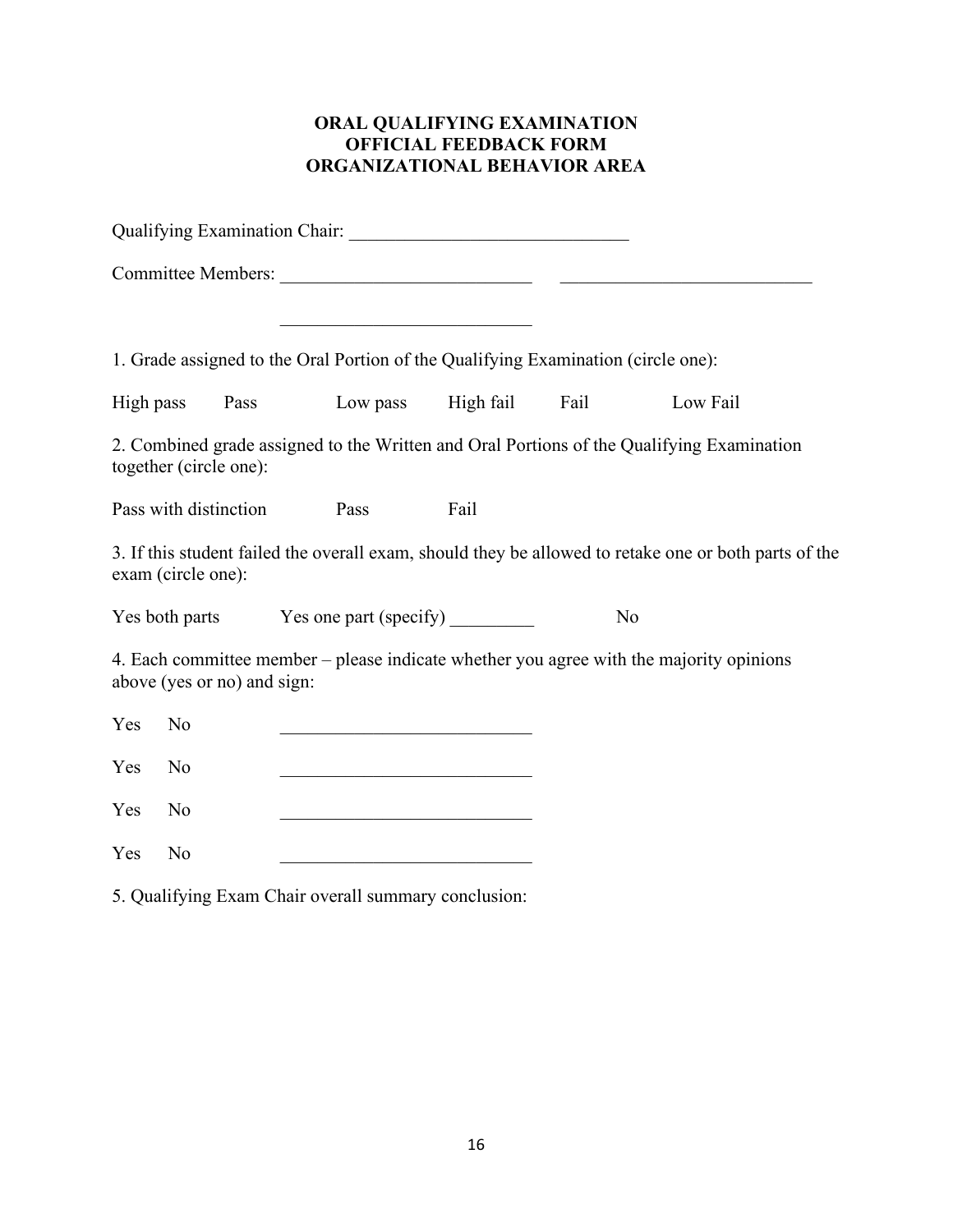#### **APPENDIX C**

#### **Financial Support for PhD Students in Year 5 School of Business, University of Miami**

#### **Background**

The current admission offer to incoming PhD-BUS and PhD-ECO students at the School of Business includes an annual stipend package that is guaranteed for four years, subject to the students' maintaining good academic standing (B+ average and satisfactory progress towards completing their PhD). The offer letter does not guarantee financial support for a  $5<sup>th</sup>$  year, but does suggest that such support may be available through some form of teaching and/or research assistantship. But there is no formal policy in place at the School regarding support for  $5<sup>th</sup>$ -year PhD students.

PhD students in many schools are increasingly staying on for a  $5<sup>th</sup>$  year to enhance their chances of having one or two articles accepted (or in advanced rounds of review) in leading journals before they go on the job market. For instance, most of the assistant-professor candidates we invited to campus last year were in the 5<sup>th</sup> year of their PhD programs and had at least one A-level publication. Placing our graduating students in strong, research-oriented schools—a major objective of our PhD program—would necessitate at least some (if not most) of our students spending a  $5<sup>th</sup>$  year in the program. This brings up the issue of what financial support we could/should offer and guidelines for providing such support. On the one hand there are clearly budget constraints at the School that must be heeded. On the other hand, it is equally important to consider the potential negative consequences (to both the student and the School) of not providing any financial support in the crucial  $5<sup>th</sup>$  year after having already made a substantial investment in the student during the first four years. The School's policy in this regard has to weigh and balance both sets of considerations.

The purpose of this document is to formalize the School's policy and procedures pertaining to financial support for 5<sup>th</sup>-year PhD students. The guidelines that follow are based on the consensus from School's PhD Committee's deliberations in this regard.

#### **5th-Year Support Policy/Procedures**

- 1. The amount of assistance will be limited to  $3/4<sup>th</sup>$  of the annual stipend offered by the School during the first four years and will cover nine months (mid-August to mid-May). In return for this stipend  $5<sup>th</sup>$ -year students will be required to teach one course for their departments for no extra pay.\* In addition they will be expected to continue providing research- and/or teaching-related assistance to departmental faculty.
- 2. The one-course teaching requirement may be fulfilled sooner by having a student teach a course in the  $3<sup>rd</sup>$  or  $4<sup>th</sup>$  year for no extra pay if (a) no suitable course is likely to be available for the student to teach during the  $\overline{5}^{\text{th}}$  year <u>and/or</u> (b) fulfilling the teaching requirement sooner would benefit the student and the department. In either case, the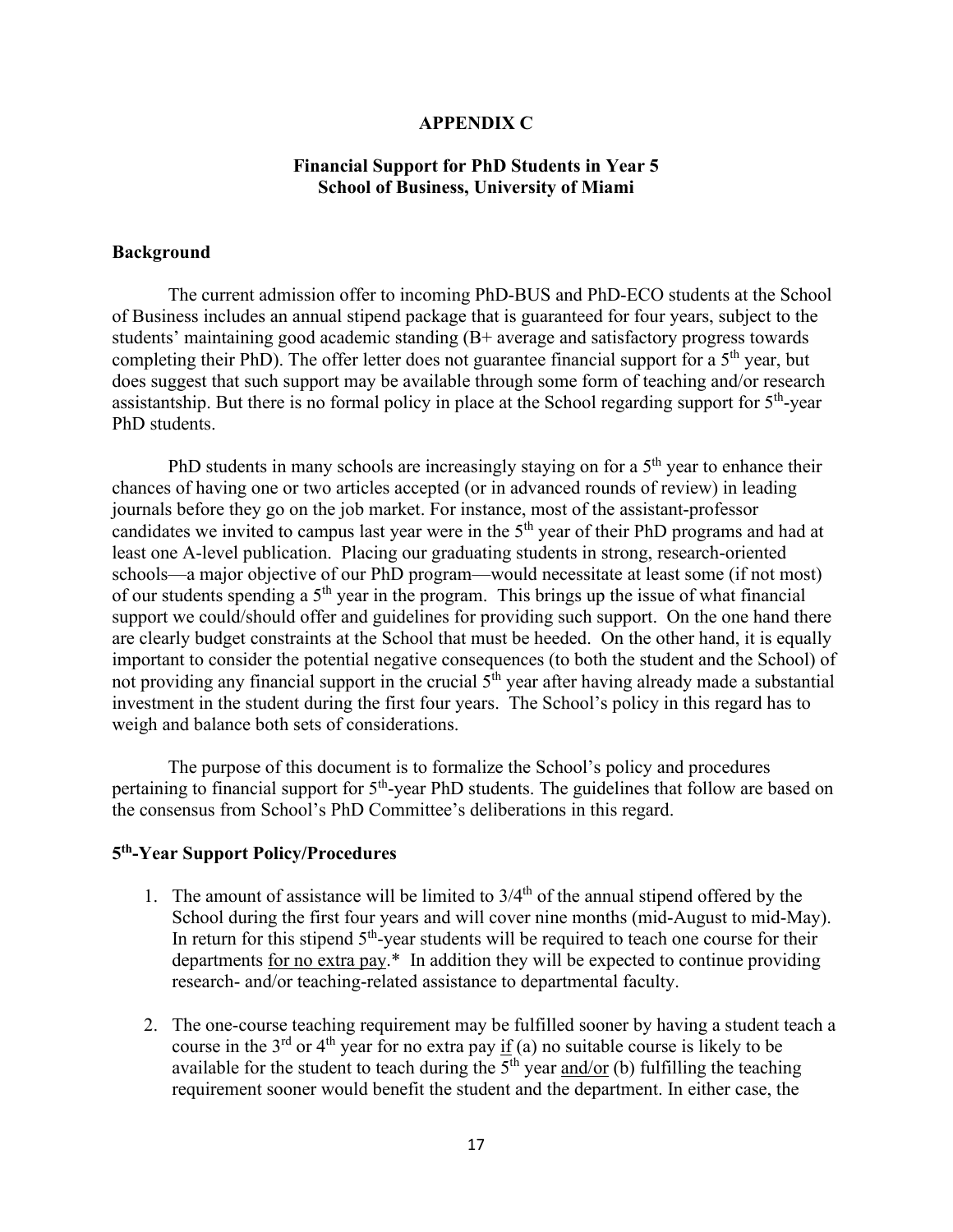student's major advisor should discuss this in advance with the department chair and send a note to the PhD Director indicating that the student is fulfilling the teaching requirement early.

- 3. Students seeking financial assistance during the summer of their  $5<sup>th</sup>$  year (i.e., support for another three months) would have to (a) teach a summer course (if one is available to teach) or (b) try to obtain some form of research funding (e.g., through their advisors' research grants or DART accounts). Alternatively, they could try to obtain summer support from the schools that hired them.
- 4. Support for the students' health insurance coverage during the  $5<sup>th</sup>$  year should be continued at the same level as in preceding years.
- 5. If requested in advance from and approved by the PhD office, some or all travel expenses for attending one major job-market conference during the  $5<sup>th</sup>$  year may be reimbursed.
- 6. The students' major advisors should prepare a brief memo to the PhD Director, requesting 5<sup>th</sup>-year support, summarizing the students' progress to date, and justifying why they deserve support for a  $5<sup>th</sup>$  year. In particular, the memo should articulate how/why spending  $a \overline{5}^{th}$  year in the program would enhance the students' credentials. Support will not be provided if the  $5<sup>th</sup>$  year is intended as a "make up" year to correct deficiencies from previous years. Requests will be reviewed by the PhD Director in consultation with the SBA PhD committee. In other words,  $5<sup>th</sup>$ -year support would not be "automatic."

\*PhD students have to meet certain requirements to be able to teach courses; details are available at:

[https://www6.miami.edu/planning-research/TA\\_Credentials\\_and\\_Evaluation\\_Form.pdf](https://www6.miami.edu/planning-research/TA_Credentials_and_Evaluation_Form.pdf)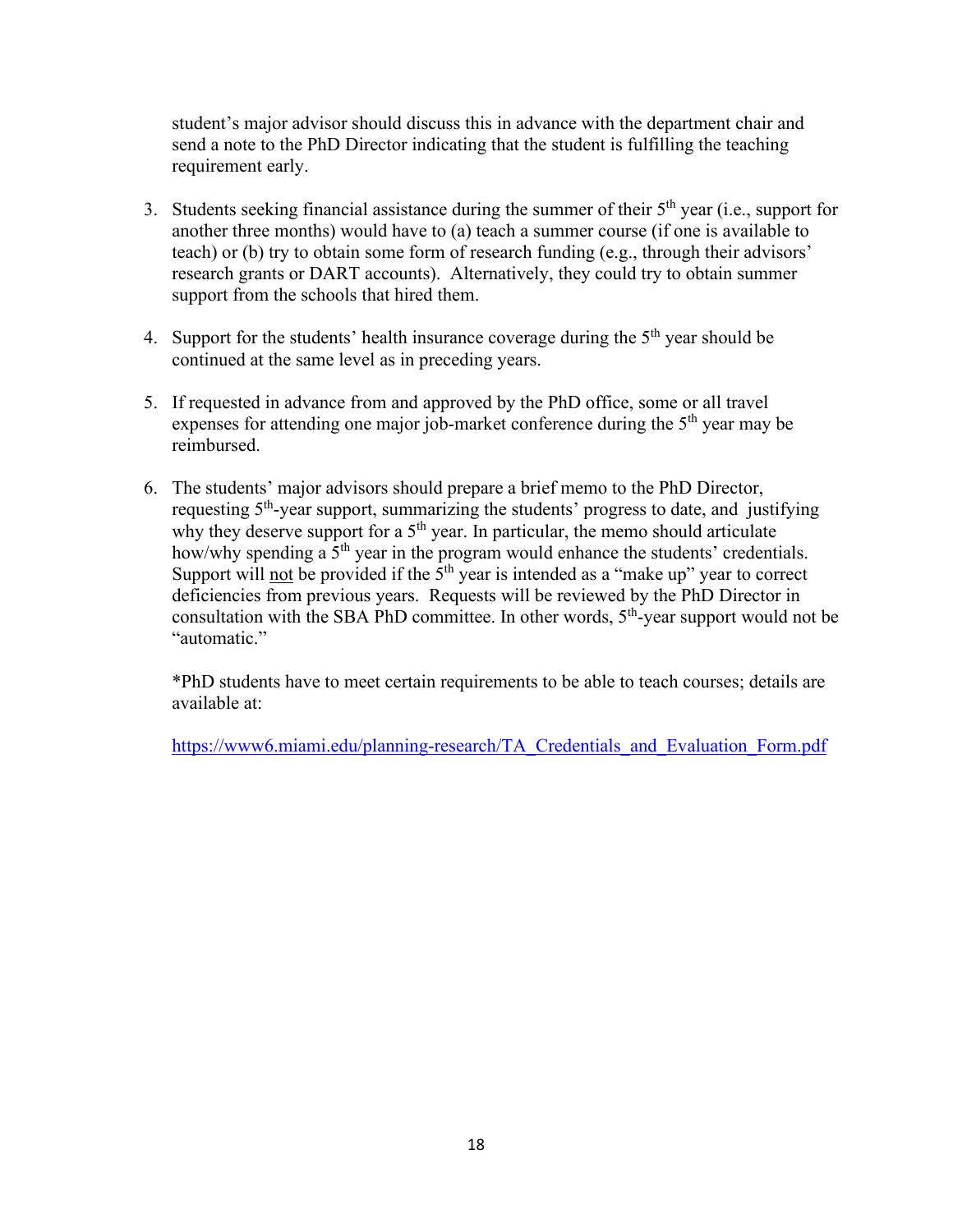# **APPENDIX D**

## **Ph.D. Student Performance Expectations Organizational Behavior Area Adopted May 20, 2011 \*Upon starting the program, please read and sign this document and submit to your advisor.\***

I understand that, as a doctoral student, certain behaviors and outcomes are expected from me throughout my program, including:

1. Working towards obtaining a tenure-track faculty job in a research-oriented university that is endorsed by my faculty advisor.

2. Following the guidance of my advisor in taking classes and doing research; investing my time and effort only in research that my advisor approves.

3. Working on research, teaching, and service activities with my advisor and UM faculty; working with people from other institutions only as approved by my advisor.

4. Completing all requirements as generally expected for successful completion of the Ph.D. program. For example, obtaining satisfactory grades in all classes.

5. Fully completing all assigned tasks, being on-time, careful, and conscientious. As part of the program, working 15 hours per week on activities that are assigned by my faculty advisor(s). Assigned tasks may vary significantly and include assisting an advisor, other faculty, or the department in terms of research, teaching, and/or service. Such tasks may include such things as data entry and analysis; grading and course management; proctoring exams; creating and/or distributing surveys; gathering materials from the library, internet, etc.; collecting and photocopying articles and/or book chapters; and other duties and responsibilities, as determined and assigned by my advisor.

6. Showing good professional citizenship; respecting and adhering to the social norms established in the department and academia. In particular, being friendly, collegial, and polite to faculty, staff, and student colleagues; working on developing good interpersonal skills and relationships with others; attending faculty meetings (as invited), research presentations, and other professional events; reading and commenting on colleagues' papers and research presentations.

7. Attending and participating in professional conferences (such as the Academy of management), as directed and approved by my faculty advisor.

8. Reporting my progress in my studies and research periodically (at least once a week) to my advisor. Being fully honest -- telling my advisor about work related issues and personal issues that affect my work.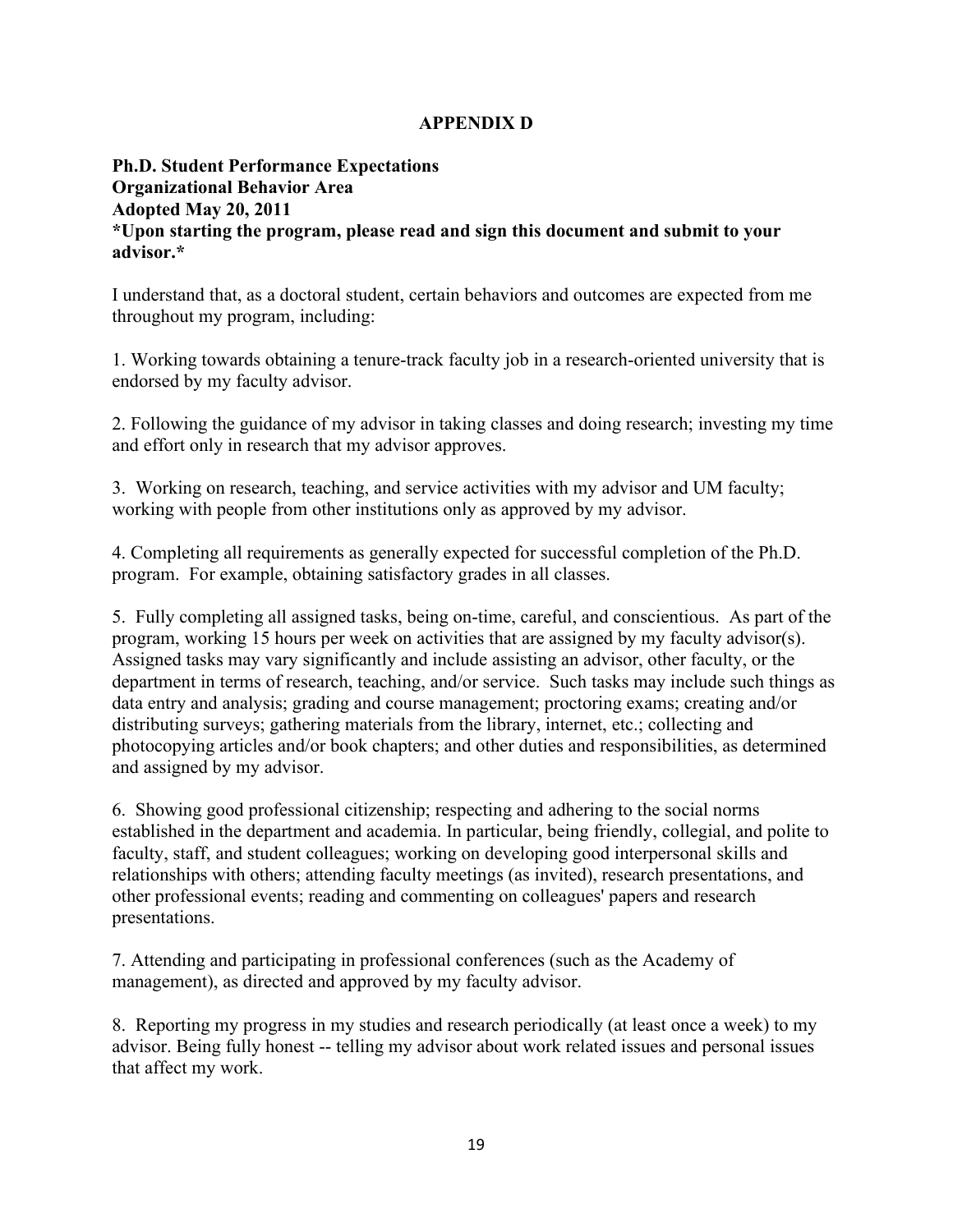9. Going through my advisor when making requests for resources, financial support, or assistance.

10. Obtaining the consent and approval of my advisor before undertaking extended absences (3 or more days) from the university (including summer travel).

11. If English is a second language, devoting sufficient time and energy to improving my language skills so that I can read, write, hear, and understand English at an advanced level. Enrolling in English writing and speech classes to improve my language skills, as determined by my advisor.

I further understand that if my advisor feels I have not met these expectations and/or feels that my performance is less than that expected of a doctoral student, I will be dismissed from the program.

 $\mathcal{L}_\text{max}$  , and the contribution of the contribution of the contribution of the contribution of the contribution of the contribution of the contribution of the contribution of the contribution of the contribution of t

Signature Date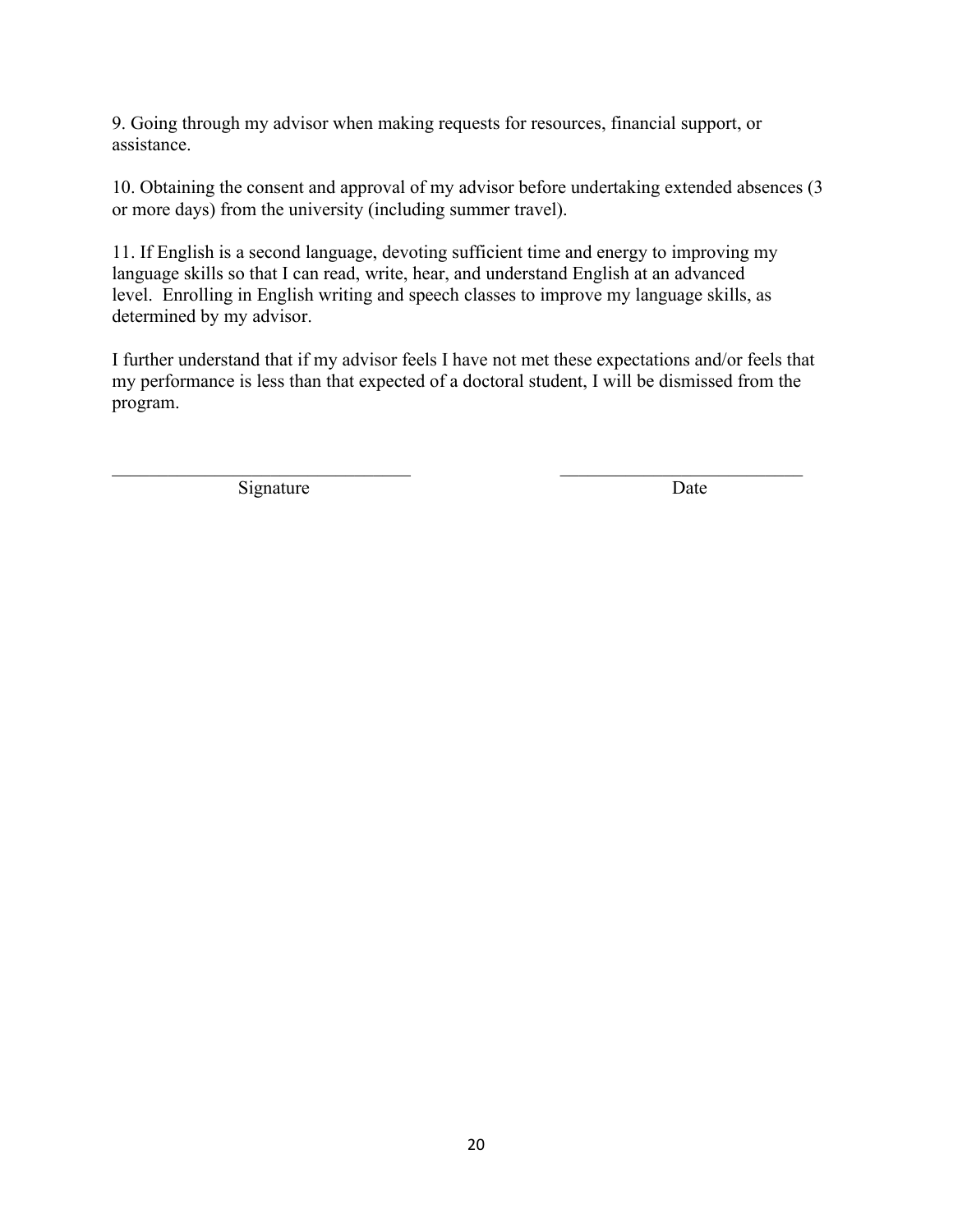## **APPENDIX E**

# **Progress Report for PhD Students**

Students should complete this form at the end of each school year (i.e., after grades are made available in May) and submit a copy to their advisor.

Answer the questions below. Short answers are fine, but try to give an accurate picture of what was achieved or of what is planned. The first six questions relate only to the last 12 months. Answers to questions 8-10 are non-binding—you are stating your plans.

NOTE: As you significantly pass certain milestones, certain questions may no longer be relevant and, if so, you do not need to answer them (e.g., If you are in your fourth year and finished your coursework in your second year, you certainly don't need to answer Q4!).

1. Description of the research done:

- 2. List of papers in progress or completed:
- 3. List of conferences attended; list talk/presentation title if any:
- 4. Courses taken this past school year:
- 5. Total number of credits earned in program:
- 6. Courses taught (as main instructor; \**satisfies the teaching requirement*\*):
- 7. Courses assisted (as teaching assistant; \**does not satisfy the teaching requirement*\*):
- 8. Research directions for the next 12 months:
- 9. Estimated or actual dissertation proposal date (month/year):
- 10. Estimated graduation date (month/year):

11. If you have not met your teaching requirement for graduation, indicate when you plan to do so. If you have met your teaching requirement for graduation, explain how. *Please include the course number, section and title.*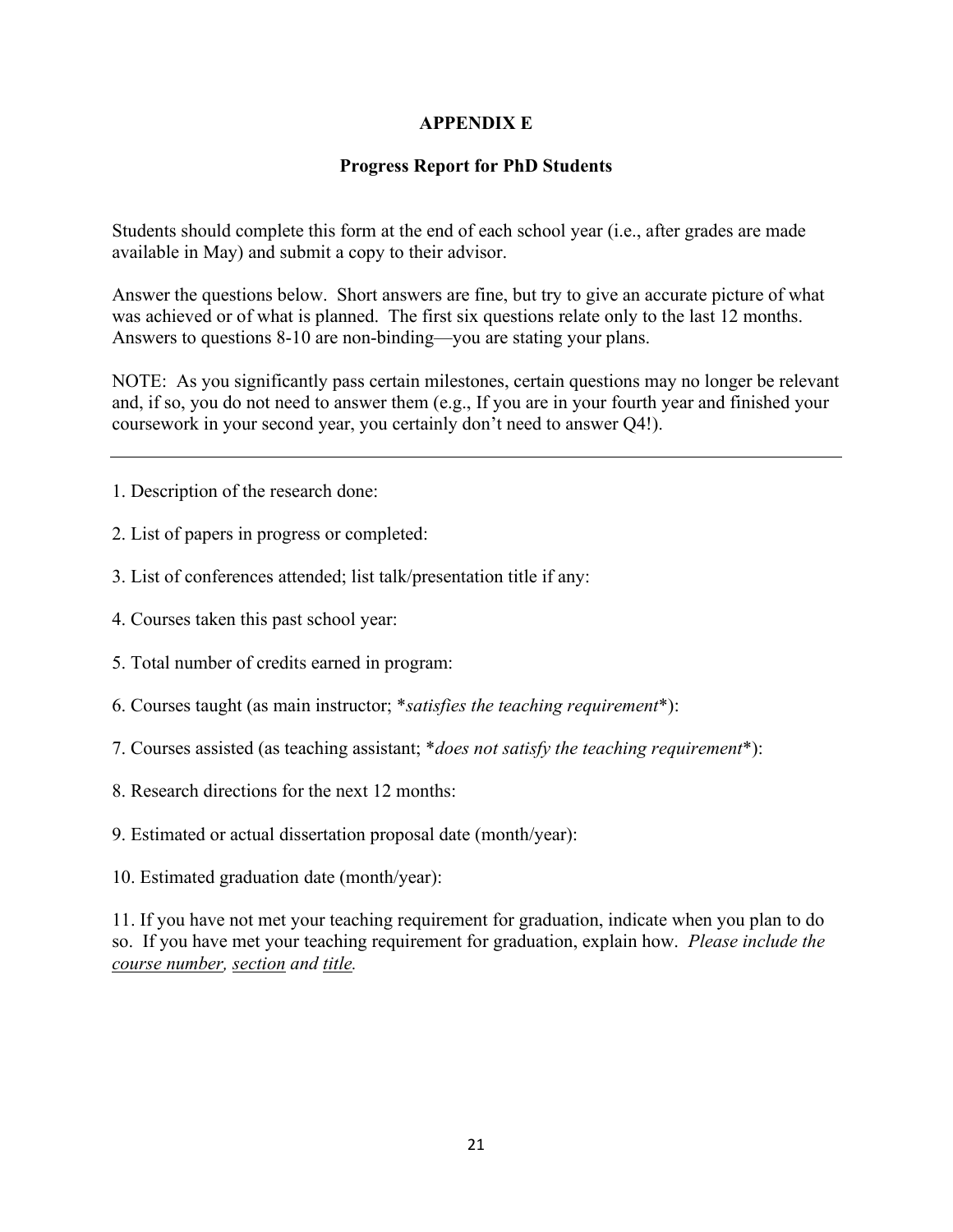## **APPENDIX F**

# **DOCTORAL STUDENT/CANDIDATE ANNUAL PERFORMANCE FEEDBACK ORGANIZATIONAL BEHAVIOR AREA**

Faculty advisors should offer each student written feedback, using this form, at the end of each school year. If any student does not 'meet expectations' on any of the below criteria, a plan should be created to develop their skills in that area. If a student has deficient performance across these areas, this may be reason to ask the student to leave the program.

Please check the appropriate rating and offer comments for any rating below 'meets expectations.'

1**. Course loads:** Is the student taking a sufficient number of credit hours per semester? Is the student on track to complete 'required courses' as noted in the policies and procedures document?

- Exceeds expectations
- \_\_\_\_\_ Meets expectations
- \_\_\_\_\_ Some concern

\_\_\_\_\_ Below expectations

Comments:

2**. Course performance:** Is the student getting good grades? Is the student finishing courses they are registered for (i.e., not taking incompletes)?

\_\_\_\_\_ Exceeds expectations

Meets expectations

Some concern

\_\_\_\_\_ Below expectations

Comments: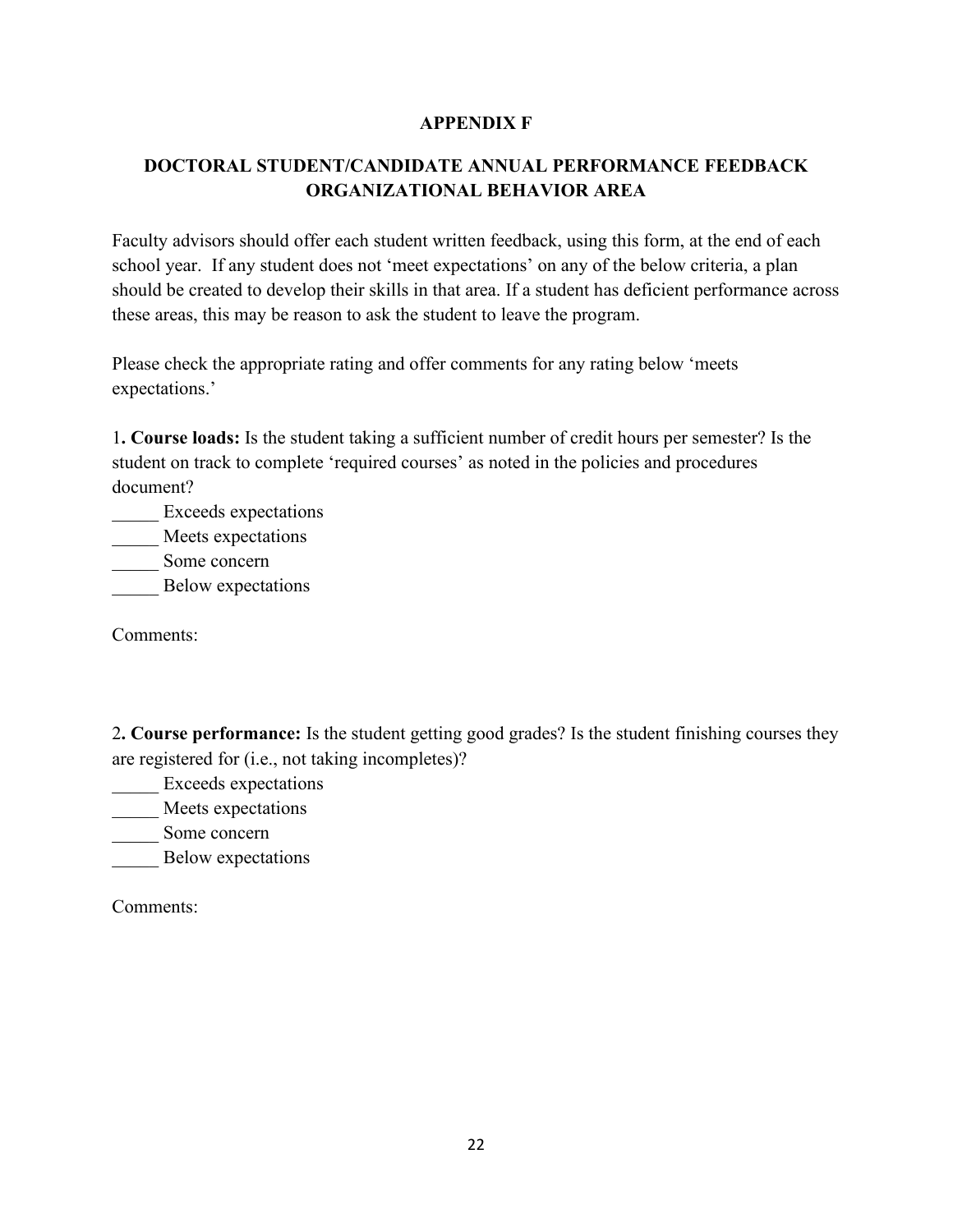3**. RA/TA Assistantship:** Is the student fulfilling duties accurately? Meeting deadlines? Responding to faculty correspondence in a timely manner?

\_\_\_\_\_ Exceeds expectations

Meets expectations

Some concern

\_\_\_\_\_ Below expectations

Comments:

4. **Departmental citizenship:** Does the student attend the seminar series? Job talk presentations? Other relevant department functions? Has the student presented in the seminar series?

\_\_\_\_\_ Exceeds expectations Meets expectations

Some concern

\_\_\_\_\_ Below expectations

Comments:

5. **Oral and written communication skills:** Are the student's academic writing skills progressing as they should? Is the student able to convey their research ideas easily through conversation? Is the student proficient in the English language – enough to teach in the classroom?

Exceeds expectations

Meets expectations

\_\_\_\_\_ Some concern

**\_\_\_\_\_\_** Below expectations

Comments: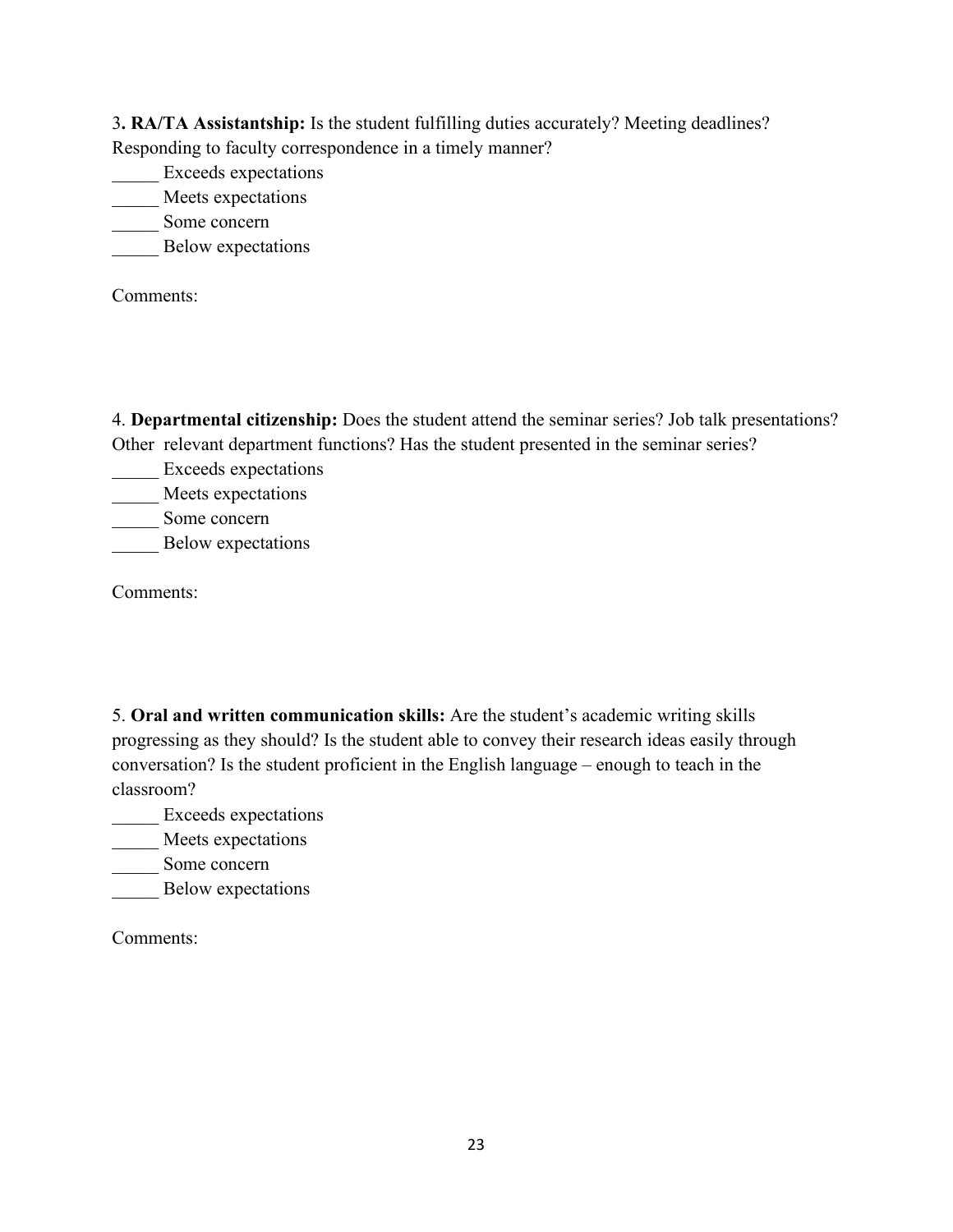6. **Research activity:** Is the student proactively engaging in an appropriate amount of research activity? Is the student making sufficient progress in submitting papers to conferences and for journals (depending on stage in the program)?

\_\_\_\_\_ Exceeds expectations

\_\_\_\_ Meets expectations

Some concern

\_\_\_\_\_ Below expectations

Comments:

7. **Other:** Are there other aspects of the student's functioning that warrant evaluation or commentary? What are these aspects and what feedback seems most appropriate?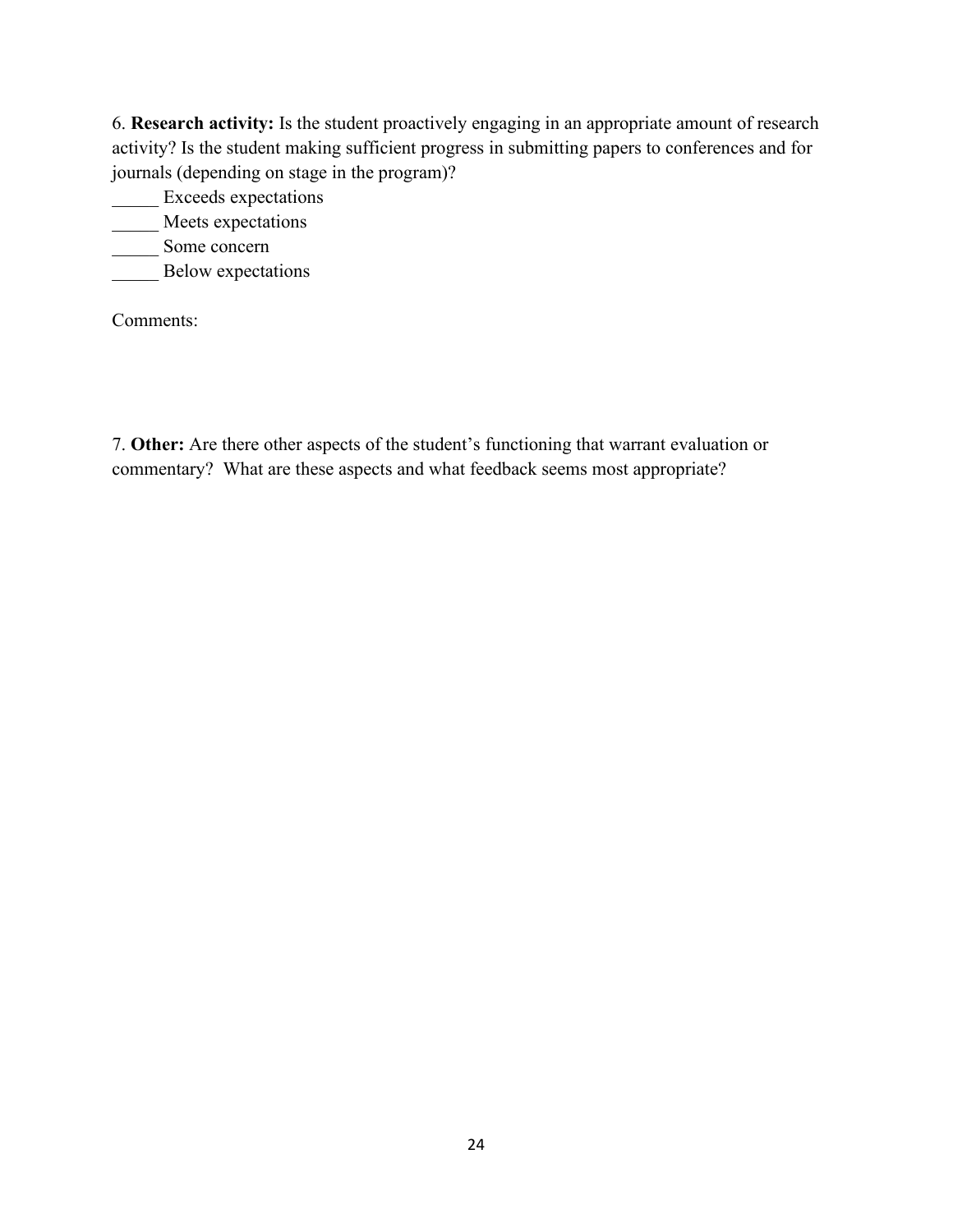#### **APPENDIX G Department of Management Ph.D. Candidate Teaching Policies and Procedures Adopted September 9, 2015**

#### **\*Upon passing your qualifying exam, please read and sign this document and submit to your advisor.\***

Taking on a teaching assignment for the Department of Management is a significant responsibility. At the University of Miami School of Business, instructors teaching Management courses often receive some of the highest teaching ratings in the school. Anyone teaching courses for the department is expected to deliver a high quality course experience. Managing a course appropriately entails adhering to certain policies of the department.

This document is intended to familiarize you with norms and requirements within the Department of Management in terms of teaching. You are expected to read these policies and sign the document indicating your commitment to following them.

1. On your syllabus please include information related to the following university policies: 1) academic integrity, 2) accessibility resources, and 3) religious holidays.

2. During and after your course be sure to collect and compile any information necessary for AACSB reporting purposes. Please consult with your advisor to see if your course is a 'tracking course' and what is required.

3. Do not let students leave early from class on a regular basis. If your class is scheduled to meet from 6:25 – 9:05PM, then students should be dismissed at 9:05PM. Sometimes course material planned for the day does not take as long as expected. A good practice is to plan additional exercises or examples to use in case you have 'extra time' towards the end of class.

4. If you need to miss a class you are scheduled to teach, you have a few options for how to handle this. First, please know that missing class is discouraged in general, but is necessary sometimes for reasons such as 1) professional conferences, 2) job talks, 3) illness, or 4) family emergency.

a. The preferred way to handle a missed class is to schedule someone else to cover the class for you. Consult with your advisor to deem who would be appropriate to ask. In general, you could ask another faculty member who teaches the same course or another doctoral student with expertise in that subject area.

b. If you are not able to find someone else to cover the class, then you can reschedule the class. For example, if your class meets on Tuesdays and Thursdays, you may be able to find an available room on a Friday afternoon to hold a 'make-up' class. That said, rescheduling is not ideal since many students often cannot attend at a different time (which is why getting someone else to cover the course is the preferred option).

c. Keep in mind that if you cancel multiple classes, then you run the risk of your course not meeting the course hour requirements.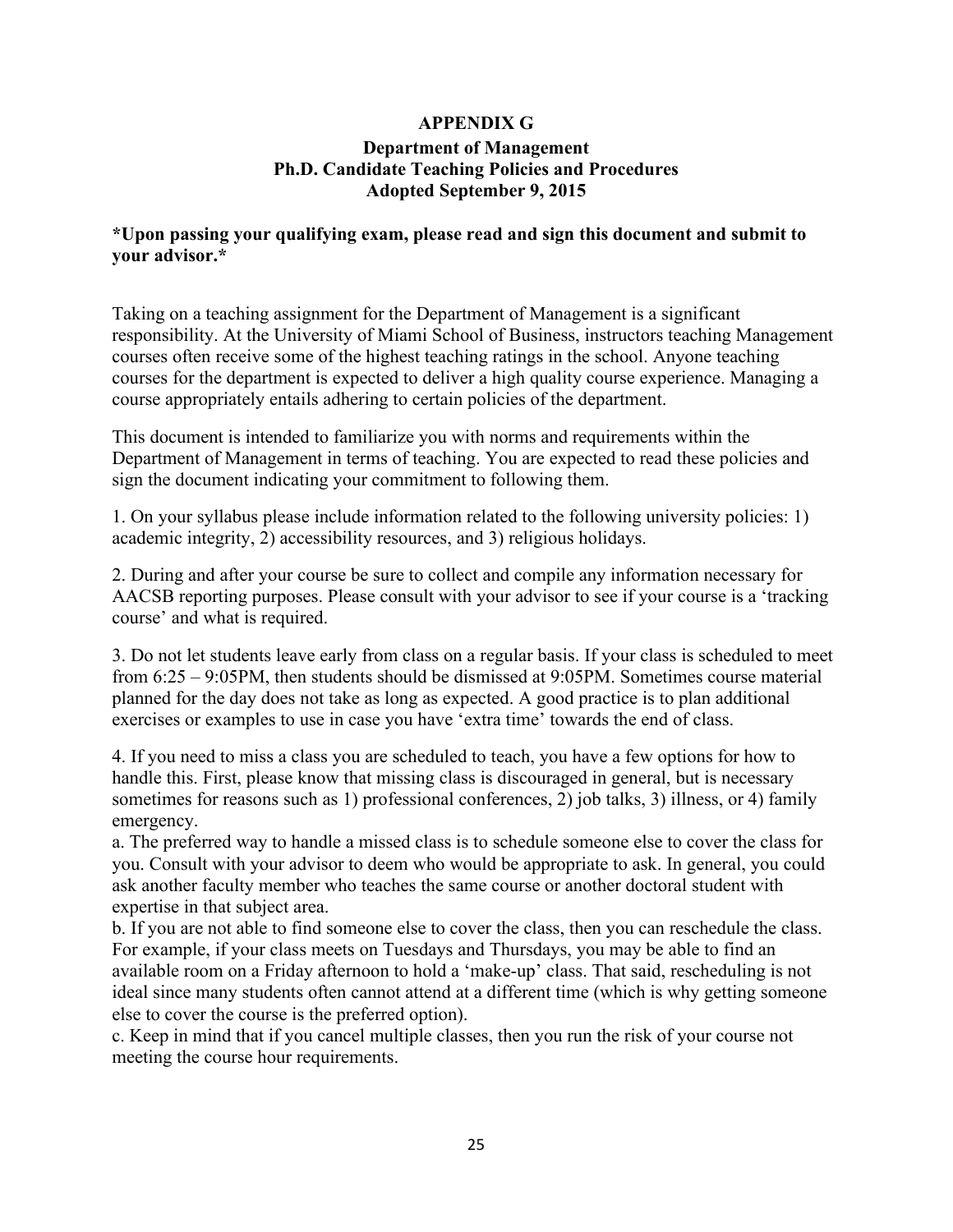This list is certainly not exhaustive but is meant to help you be aware of key issues. You are encouraged to consult with your advisor and other faculty members for advice on general teaching practices and etiquette within the school!!

By signing below, you indicate that you have read and understood these teaching policies and are committed to adhering to them.

Signature Date

 $\mathcal{L}_\text{max}$  , and the contribution of the contribution of the contribution of the contribution of the contribution of the contribution of the contribution of the contribution of the contribution of the contribution of t